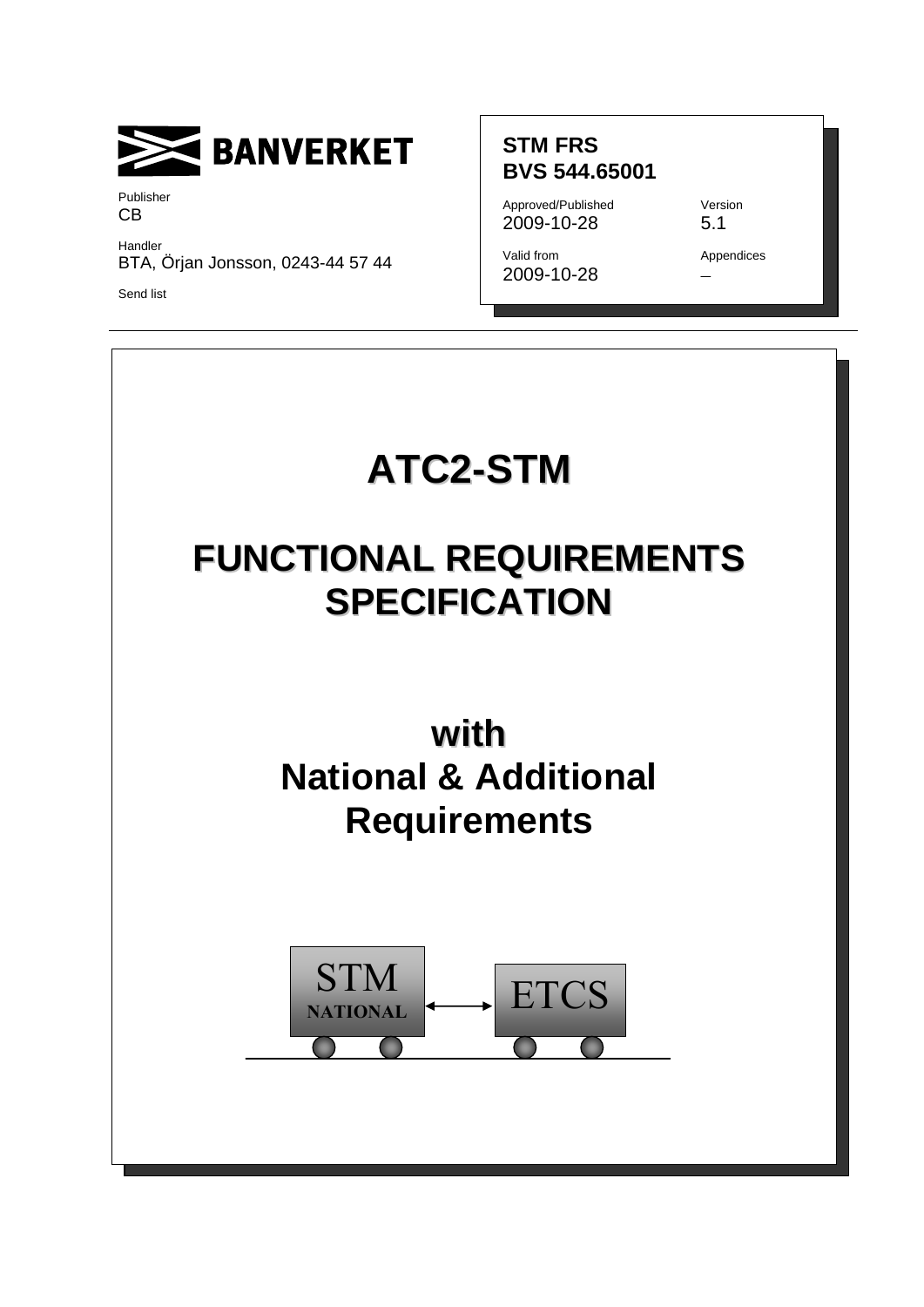

(blank)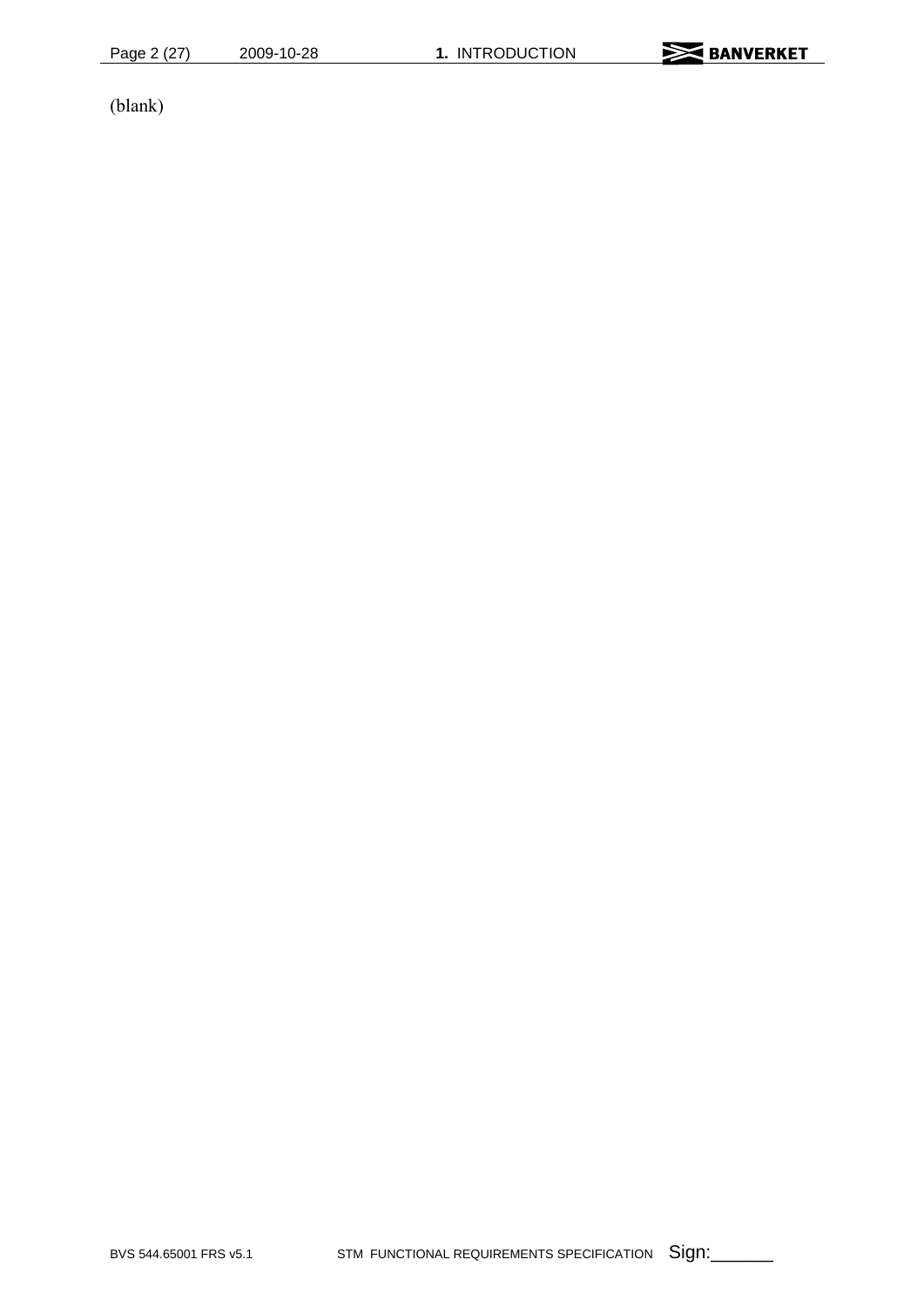# **Chapter 1: INTRODUCTION**

#### *Contents*

| <b>CHAPTER 1: INTRODUCTION</b> |                              |    |
|--------------------------------|------------------------------|----|
|                                | <b>INTRODUCTION</b>          | 5  |
| 1.1.1                          | Scope                        |    |
| 1.1.2                          | Document understanding       | 6  |
| 1.1.3                          | <b>Document References</b>   | 7  |
| 1.1.4                          | <b>System Overview</b>       | 8  |
| 1.2                            | <b>DEFINITIONS</b>           | 11 |
| 1.2.1                          | System Conditions Overview   |    |
| 1.2.2                          | Definitions and explanations |    |
| 1.3                            | <b>NATIONAL STM</b>          | 25 |
| 1.4                            | <b>INDEX</b>                 | 27 |
| 1.4.1                          | Changes                      | 27 |

#### *Figures*

| Figure 1.1-1. ATC2-STM System Overview |  |
|----------------------------------------|--|
|                                        |  |

## *Tables*

| Table 1.1-1. Document overview                  |  |
|-------------------------------------------------|--|
| Table 1.1-2. ETCS documents                     |  |
| Table 1.1-3. ATC-2 and ATC2-STM references      |  |
| Table 1.2-1. Onboard System Conditions Overview |  |
| Table 1.2-2. Definitions                        |  |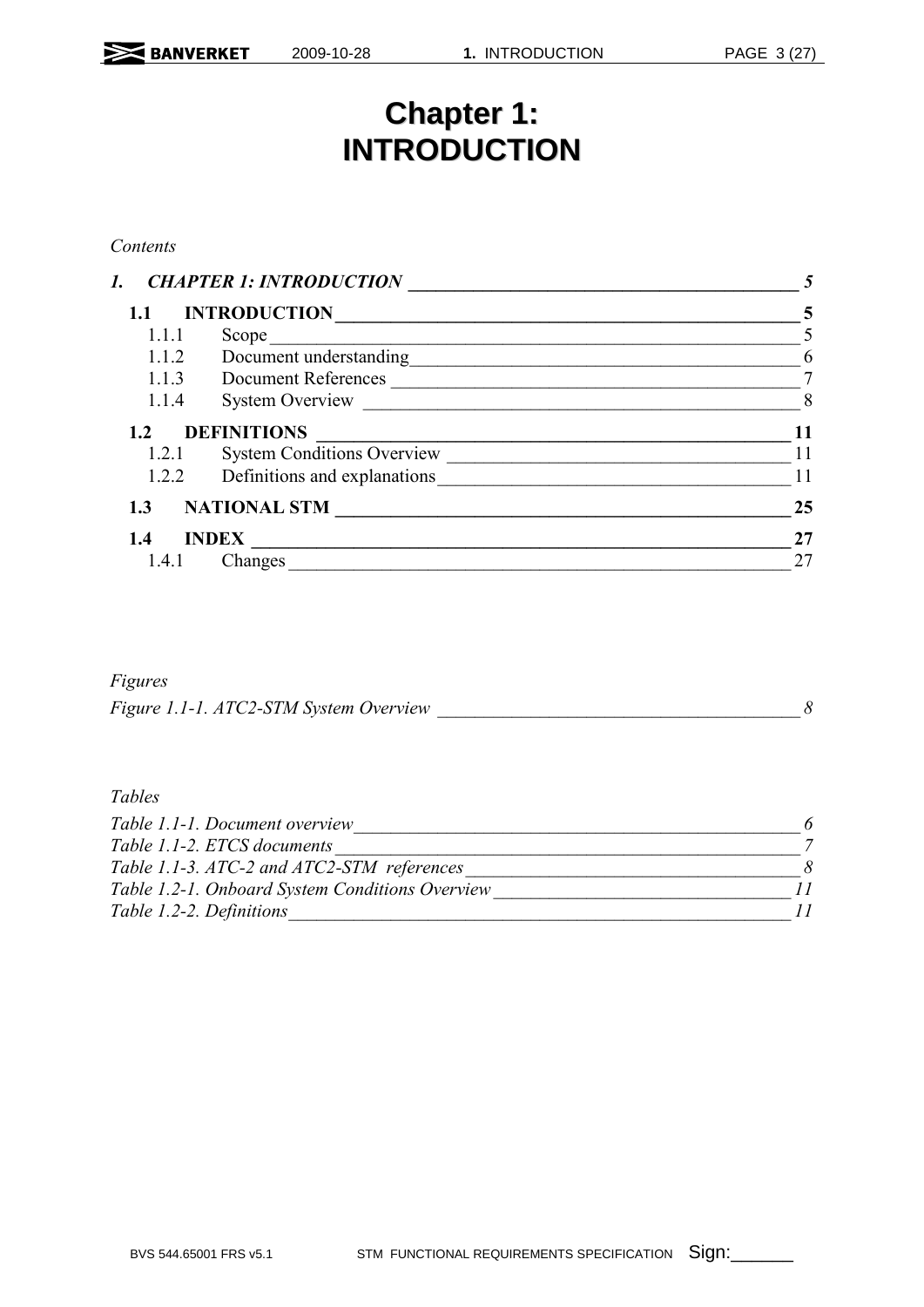# **Document Modification History**

| Ver-<br>sion | Modification                                                                                                                                                                                                                                                                                                                                                                                                                                                                                                                                                                                                                                                                                                                                                                                                                                                                                         | Valid from    | Prepared                      | Approved         |
|--------------|------------------------------------------------------------------------------------------------------------------------------------------------------------------------------------------------------------------------------------------------------------------------------------------------------------------------------------------------------------------------------------------------------------------------------------------------------------------------------------------------------------------------------------------------------------------------------------------------------------------------------------------------------------------------------------------------------------------------------------------------------------------------------------------------------------------------------------------------------------------------------------------------------|---------------|-------------------------------|------------------|
|              |                                                                                                                                                                                                                                                                                                                                                                                                                                                                                                                                                                                                                                                                                                                                                                                                                                                                                                      |               |                               |                  |
| 5.1          | <b>Changes</b><br>Updated according to <i>[Delta FRS v1.11]</i>                                                                                                                                                                                                                                                                                                                                                                                                                                                                                                                                                                                                                                                                                                                                                                                                                                      | 28.10.2009    | <b>B</b> Bryntse<br>Teknogram |                  |
| 5.0          | Changes<br>Updated according to <i>[Delta FRS v0.46]</i> and<br>[Nationella krav i FRS GRS RAMS 0906.xls]<br>Adjusted according to [STM Granskning FRS<br>4.3 o 4.4 $v0.5/v0.3$ OJ090626]<br>National F-requirements & Notes: Mandatory.<br>Additional A-req's and A-notes (marked "A-<br>info"). Replaces or extends corresponding<br>national information.<br>Change marks since [FRS v4] with hidden<br>$text + index lists.$                                                                                                                                                                                                                                                                                                                                                                                                                                                                     | 29.06.2009    | <b>B</b> Bryntse<br>Teknogram |                  |
|              | <b>Addition</b><br>No.<br>1.<br>Release group<br>Send / receive BP<br>2.<br>3.<br>DMI / Planning area<br>Early increase<br>4.<br>5.<br>Passive PT<br><b>SX</b><br>6.<br>7.<br>Miscellaneous                                                                                                                                                                                                                                                                                                                                                                                                                                                                                                                                                                                                                                                                                                          | $\frac{1}{2}$ |                               |                  |
| 4.0          | National ATC2-STM, for approval by JBV, BV.<br>Requirements in chapters 3, 4, 5 and 8:<br>F30013336, F40014298, F50015059, F8001<br><b>Functionally changed requirements:</b><br>F3009-10/13/19-29/32-33/38-39/48/51-52/54/56<br>/59/62-63/75/77-80/84/88/91/93/94A/96, F3101-<br>04/07-12/16-17/20-22/24/27/29-34/36-39/43/45-<br>54 / 58 / 62 / 67 / 73 - 77 / 83 - 84 / 89 / 91 / 93 / 99, F3 204 - 06<br>$/17/20 - 25/27/30$<br>33/38/48/52/56/57A/65/69/73/75/87 /94-95,<br>F3305/07/09-10/24-33,<br>F4001-02+A/07-08/14-18/20/22-32/34-35/38-41<br>/43-48/48A/49-50 /52-54/59-60/67-72/74-92/94,<br>F4101-04/07-08 /17-19/21-24+A-F/27-33/36-<br>37/39-40/42A/50/52-55 /61-64/66-67/69/71-72<br>/74-76 /77-78/82-83/85-86 /88/91/98+A /99A-H,<br>F4200-01-03+A-B /04-05 /07-08/10/12-14 /18<br>/22-28 /28A-B/29/31-32 /34-98,<br>F5001-10+A/23/27-59,<br>F8001: BK-1b-2 /PT.1,3-4/RO/RK/H16/BP | 09.02.2007    | <b>B</b> Bryntse<br>Teknogram | Ö Jonsson<br>BV  |
| 3.0          | European ATC2-STM version.<br>For approval by JBV, BV.                                                                                                                                                                                                                                                                                                                                                                                                                                                                                                                                                                                                                                                                                                                                                                                                                                               | 24.6.2002     | Ö Jonsson                     | $S-H$<br>Nilsson |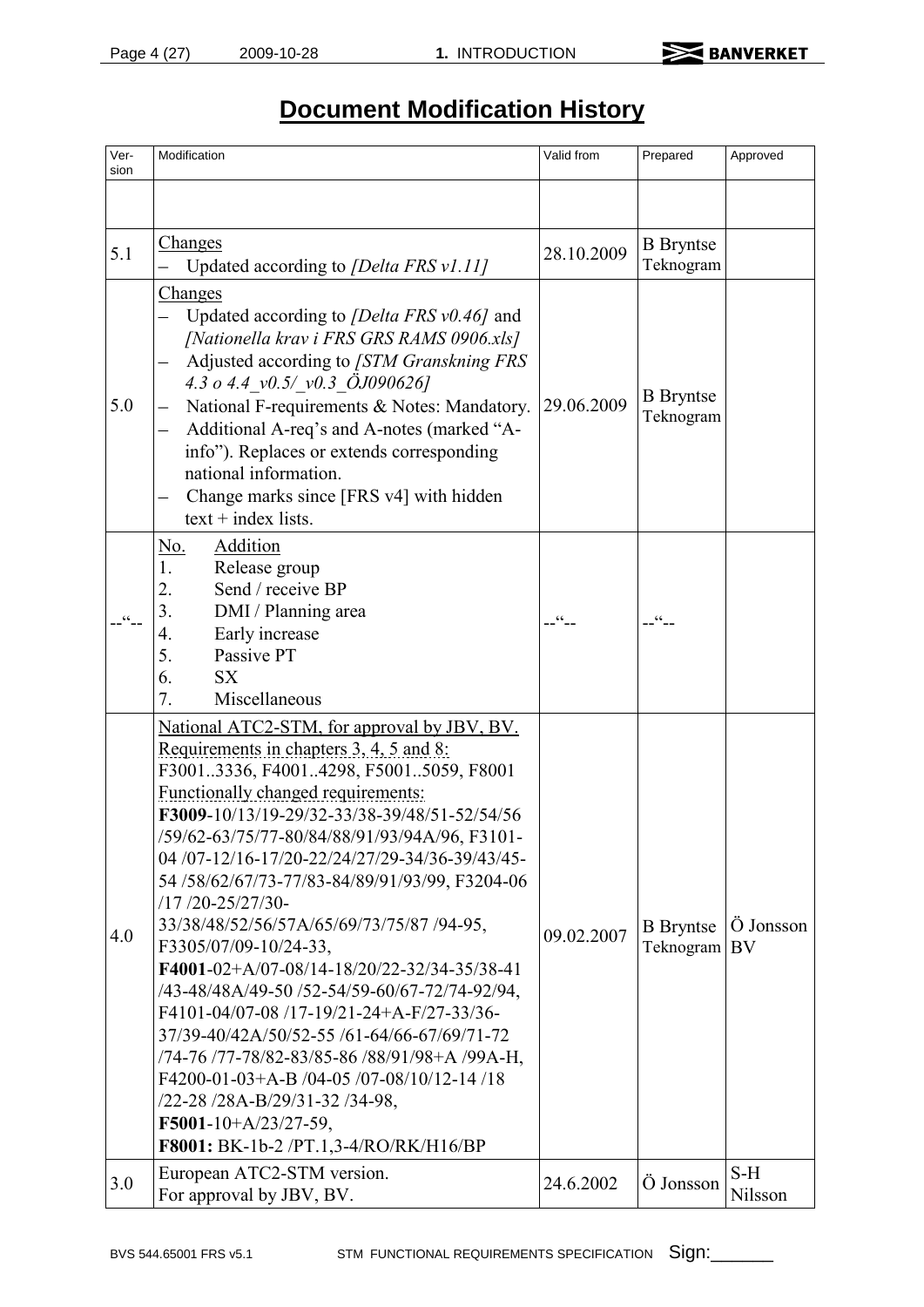# <span id="page-4-0"></span>**1. CHAPTER 1: INTRODUCTION**

# <span id="page-4-1"></span>**1.1 INTRODUCTION**

## <span id="page-4-2"></span>**1.1.1 Scope**

This document specifies how the national ATC2-STM system shall work together with the onboard ETCS to fulfil the ATC-2 requirements, including a number of improvements.<sup>1</sup>

This is a system working on the ETCS level **STM**. Under this level, the system is operating in the ETCS mode **STM National** (SN). During a mission in an ATC2- STM area, the active STM will be in the **Data Available** state (DA).

### Starting up in ATC2-STM area

During the Start of mission procedure, the STM will pass through a number of STM states in which various functions are handled, like start tests and input of train data. If the system was started in an ATC2-STM area, the STM will take over by proceeding to the Data Available state (ordered by the ETCS, according to a previous driver input).

### Starting up in another area

If the system was started in another ETCS area, the STM will stay passive in the Cold Standby state, while the ETCS or another STM is in charge.

#### Passing the border into an ATC2-STM area

When this train approaches the border to an ATC2-STM area, the STM will prepare for this by entering the Hot Standby state first, in which the reading of ATC-2 balises starts (but not the full speed supervision program). This prepares the STM before the take-over, by providing the STM with relevant information. At the border, the STM will take over by entering the Data Available state (controlled by ETCS), in which both balise reading and speed supervision functions are activated.

#### Running in ATC2-STM area

While the STM is in charge, it reads track information and supervises the train speed according to this information. The STM communicates with the driver via the DMI. Should the train pass a signal at stop or run too fast, the STM will intervene with full service or emergency braking. The ETCS works mainly as a train interface, but can also administer the passing into other types of ETCS areas (using other STM's or operating in another ETCS level).

<sup>1</sup> Since [ATC2]

 $\overline{a}$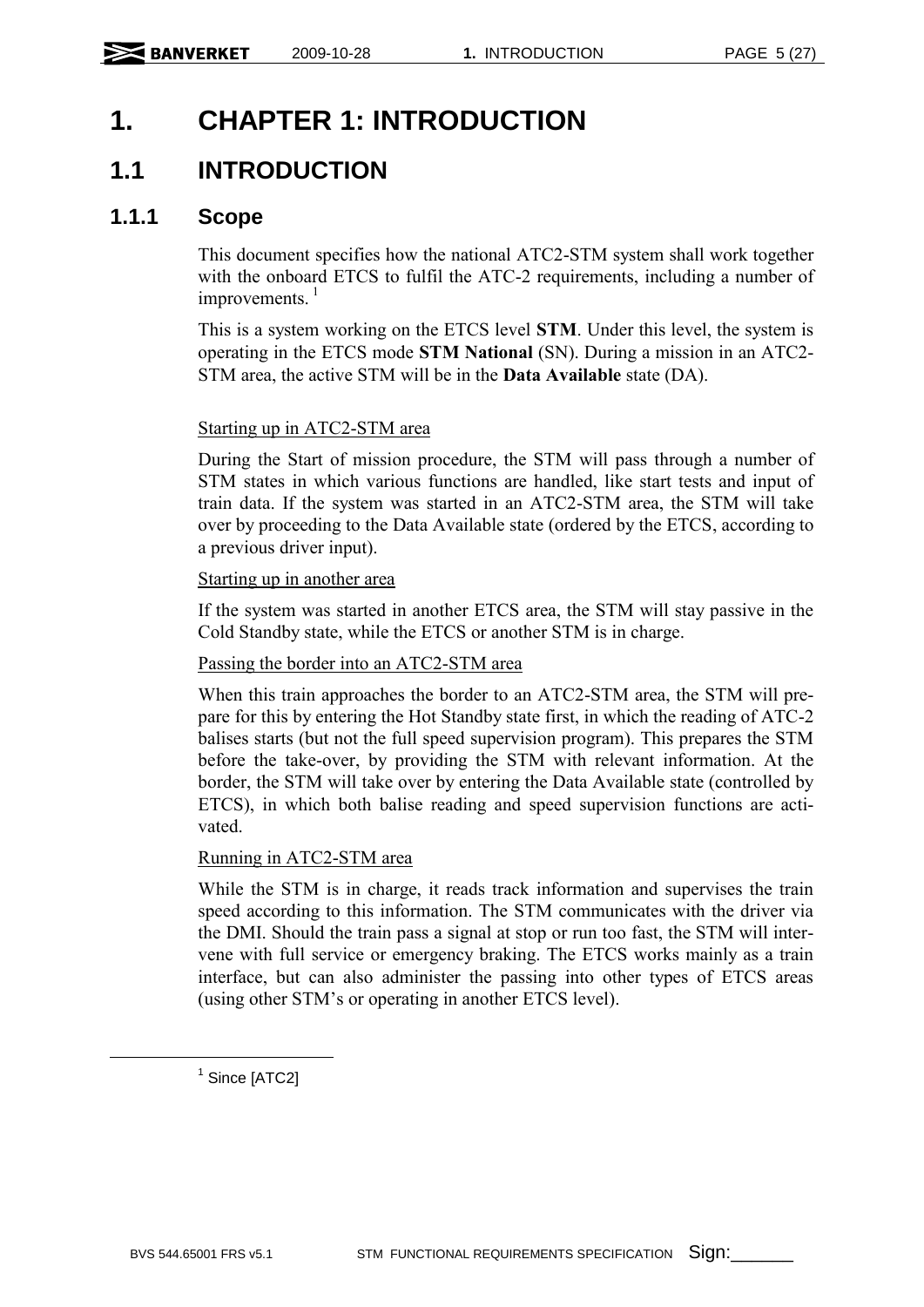#### **1.1.1.1 Overview**

This STM specification consists of the following parts:

<span id="page-5-1"></span>*Table 1.1-1. Document overview*

| Chapter <sup>2</sup> Contents |                                       |
|-------------------------------|---------------------------------------|
|                               | <b>INTRODUCTION</b>                   |
| 3                             | <b>INFORMATION FLOW TRACK - TRAIN</b> |
| 4                             | SUPERVISION FUNCTIONS                 |
| 5                             | AUXILIARY FUNCTIONS                   |
|                               | <b>TABLES</b>                         |

References to sections within a chapter are written in the format [sub-section number]. Example: [3.4.5.6].

References to the tables in chapter 8 are written as: [Table X].

The requirements are numbered according to the chapter number, starting at F3001 in chapter 3, at F4001 in chapter 4, and so on.

### **1.1.1.2 This document**

This is an introductory chapter that explains how to read the others.

## <span id="page-5-0"></span>**1.1.2 Document understanding**

### **1.1.2.1 Requirements (normative)**

The requirements are solely meant for the ATC2-STM.

Requirement text:

- Is preceded by a requirement number
- Contains the word "shall"
- May consist of several statements, numbered a), b), c) and so on
- Each statement may consist of several sub-statements, numbered 1, 2, 3 and so on
- May be followed by an included table (completely or partially). This must be directly referred to by the requirement
- Should only occur once in the FRS

 $\overline{a}$ 

 $2$  Corresponds to the chapters in the ATC-2 handbook [ATCH1].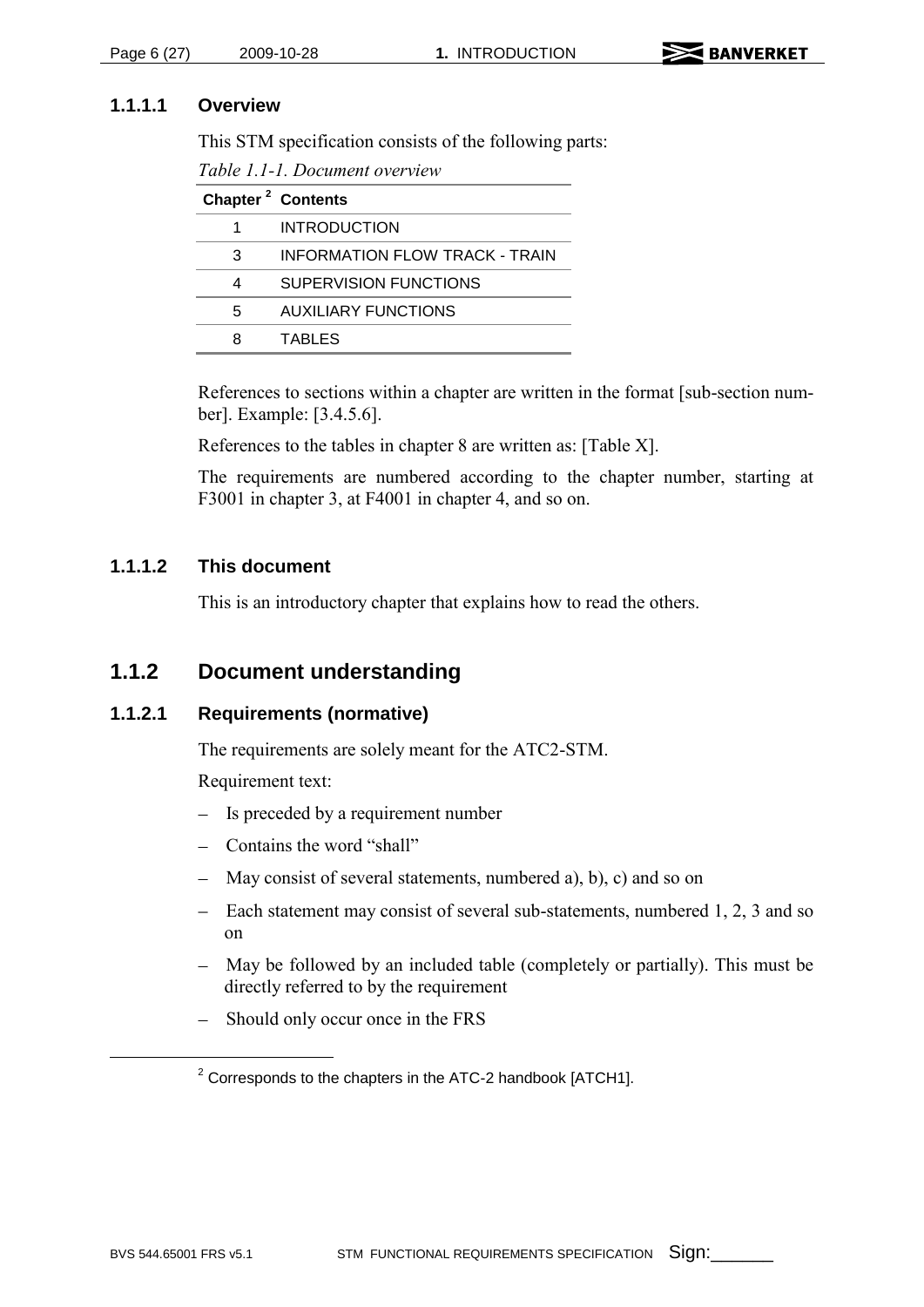## **1.1.2.2 Explanations (non-normative)**

This information is needed for clarification and shall not be regarded as requirements.

Informative text:

- Is preceded by the text "*Note*" but not by a requirement number
- Does not contain the word "shall"
- May follow directly after a requirement
- May duplicate a requirement in another sub-section.

## <span id="page-6-0"></span>**1.1.3 Document References**

## **1.1.3.1 ETCS documents**

Note, The following documents have been used as a basis for all notes and assumptions about the ETCS in this specification.

<span id="page-6-1"></span>*Table 1.1-2. ETCS documents* 

| <b>Short Name</b> | <b>Document Name</b>                                                   | Edi-<br>tion       | Sub-<br>set |
|-------------------|------------------------------------------------------------------------|--------------------|-------------|
| [EDMI]            | STM DMI with Planning Area                                             | A                  |             |
| [EMMI]            | FIS for the The Man Machine Interface                                  | 2.0.0              | 33          |
| [ET]              | <b>FIS Train Interface</b>                                             | 2.0.0              | 34          |
| [EFRS]            | <b>ERTMS/ETCS Functional Requirements Specification</b>                | 4.29               |             |
| [ESRS]            | <b>ERTMS/ETCS Class 1: UNISIG System Requirements</b><br>Specification | 2.3.0 <sup>3</sup> | 26          |
| [ESSRSS]          | <b>ERTMS/ETCS Class 1: UNISIG System Macro Function</b><br><b>SSRS</b> | 2.0.0              | 30          |
|                   | (reserve)                                                              |                    |             |
|                   | (reserve)                                                              | --                 |             |
| [ESTM]            | <b>Specific Transmission Module FFFIS</b>                              | 2.1.1 <sup>4</sup> | 35          |
| [ESTMT]           | STM FFFIS Safe Time Layer                                              | 2.2.0              | 56          |
| [ESTML]           | <b>STM FFFIS Safe Link Layer</b>                                       | 2.2.0              | 57          |
| [ESTMA]           | <b>STM FFFIS Safe Application Layer</b>                                | 2.1.1              | 58          |

<sup>3</sup> Waiting for v3

 $4$  Later versions (2.x.x) are regarded as drafts

 $\overline{a}$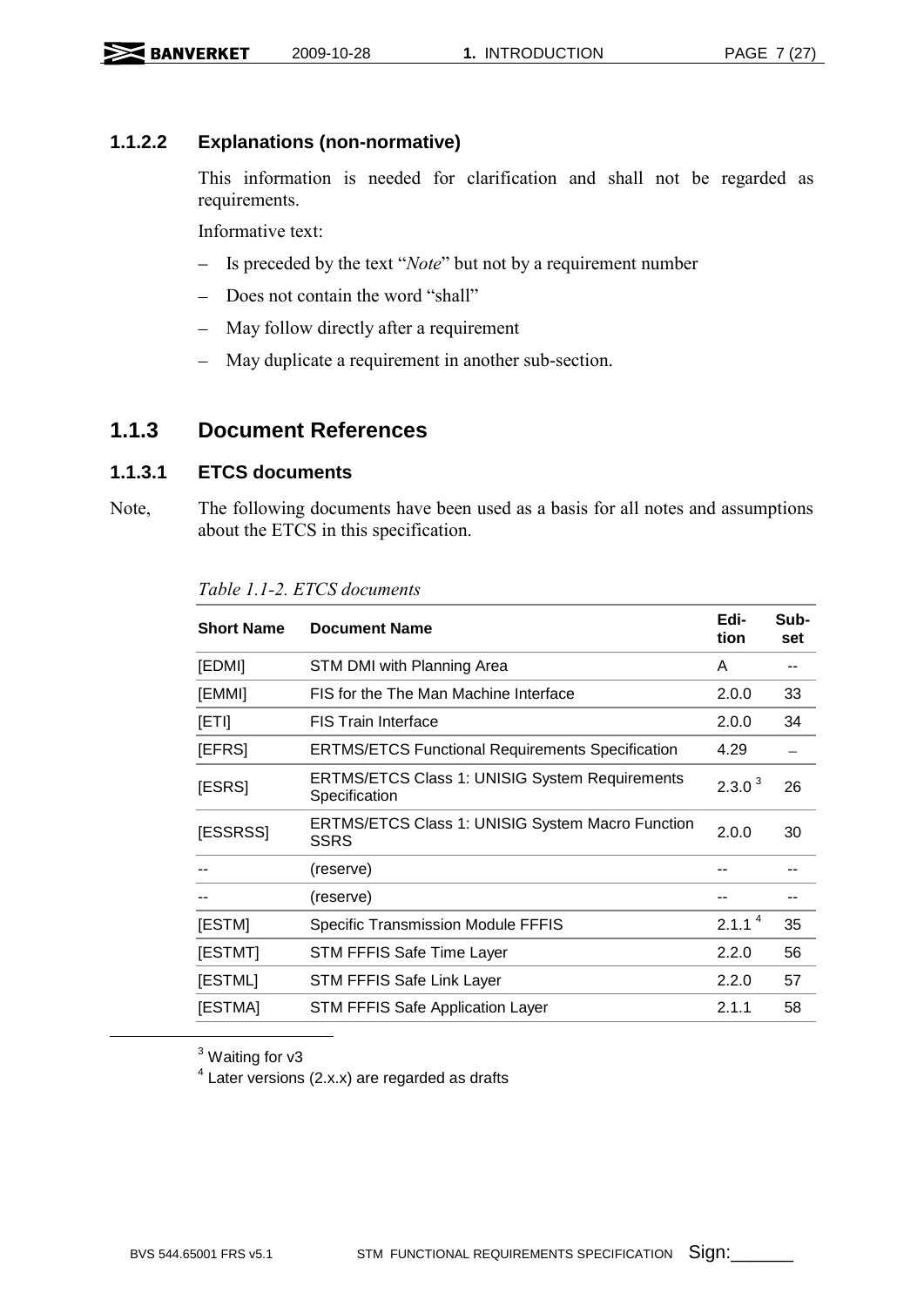| <b>Short Name</b> | <b>Document Name</b>                                                                                                                                                                                    | Edi-<br>tion | Sub-<br>set |
|-------------------|---------------------------------------------------------------------------------------------------------------------------------------------------------------------------------------------------------|--------------|-------------|
| [ESTMP]           | Performance Requirements for STMs                                                                                                                                                                       | 2.1.1        | 59          |
| $[ETC-2]$         | Test Cases, chaper 2                                                                                                                                                                                    | 1.0.0        | 74          |
| $[ETP-5-2]$       | Test Plan, chapter 5-2                                                                                                                                                                                  | 2.2.2        | 76          |
| $[ETP-6-3]$       | Test Plan, chapter 6-3                                                                                                                                                                                  | 2.0.0        | 76          |
| $[ETP-7]$         | Test Plan, chapter 7                                                                                                                                                                                    | 1.0.0        | 76          |
| $[TS 50459-2]$    | Cenelec Technical Specification: Railway Applications -<br>Communication, Signalling And Processing System -<br>Driver-Machine Interface. Part 2: Ergonomic Arrange-<br>ments of ERTMS/ETCS Information | 2005 E       |             |

## **1.1.3.2 ATC-2 and ATC2-STM references**

<span id="page-7-2"></span>*Table 1.1-3. ATC-2 and ATC2-STM references*

|        | <b>Short Name</b> Document or System                                        | <b>Edition</b> |
|--------|-----------------------------------------------------------------------------|----------------|
| [ATC2] | ANSAB's ATC-2 system                                                        | 2.2            |
| [ATCH] | ATC handbok, BVH 544.3000030009 (2006)                                      |                |
| [FRSE] | European ATC2-STM FRS, BVH 544.65001                                        | 3              |
| [GRS]  | National STM General Technical Requirements Specification,<br>100 200 E 004 | 5              |
| [DFRS] | Delta FRS                                                                   |                |

## <span id="page-7-0"></span>**1.1.4 System Overview**

<span id="page-7-1"></span>*Figure 1.1-1. ATC2-STM System Overview*

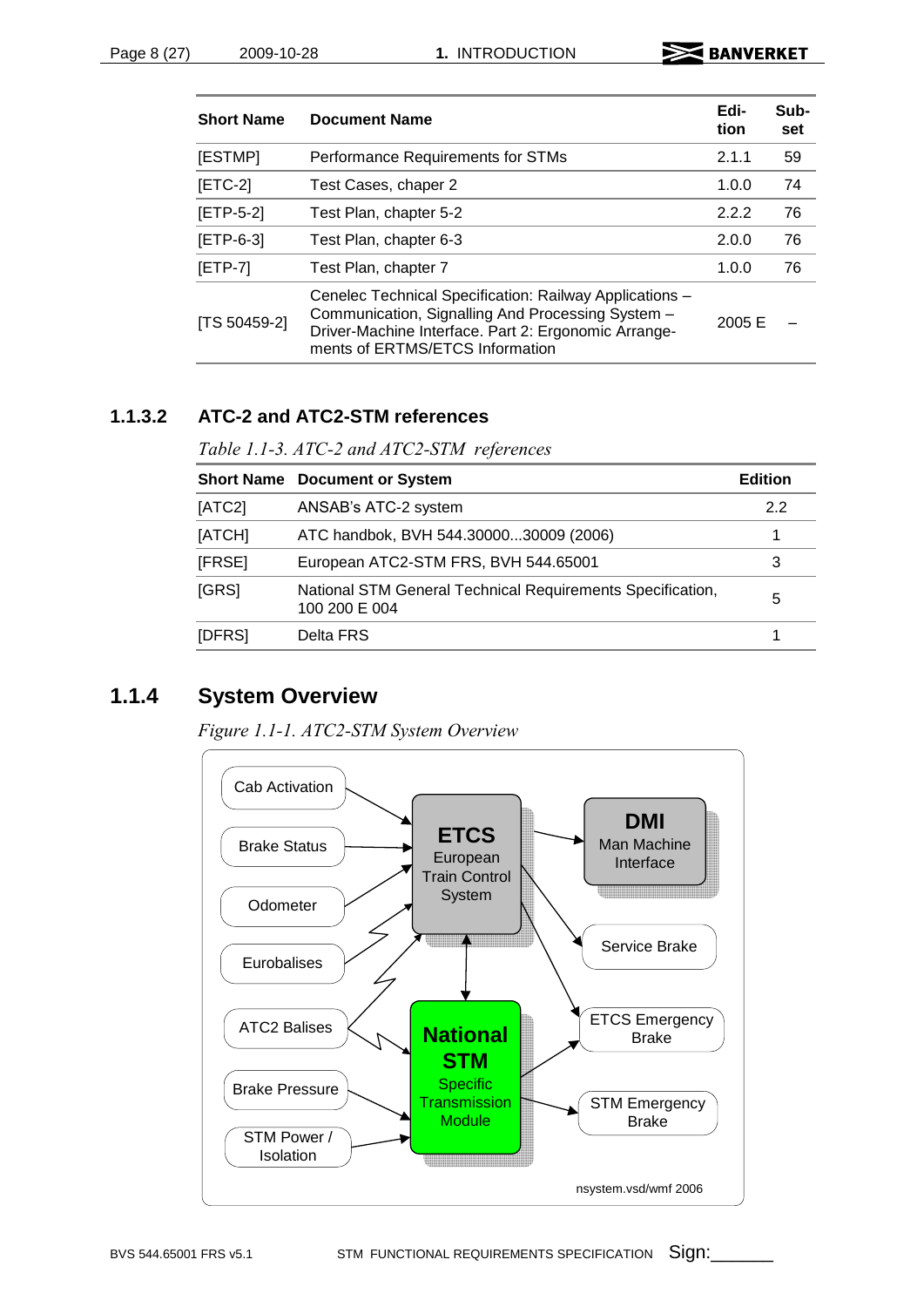### **1.1.4.1 General description**

The Swedish and Norwegian train control/protection system consists of the following onboard equipment:

- ETCS, European Train Control System (ERTMS-ETCS onboard).
- ATC2-STM, national Automatic Train Control equipment (also called the STM).
- DMI, Driver Machine Interface, a driver panel with buttons and indications.
- BTM, Balise Transmission Module, a transmission equipment which is a built-in part of either the ETCS or the ATC2-STM.

An engine may either use the same onboard equipment for both cabs, or use two equipments, one for each cab.

The ETCS and the STM onboard equipments shall cooperate with each other according to certain rules, as specified in this document. In ATC2-STM area (using the exisiting infrastructure), the system will work on the ETCS level **STM**. At this level, the ETCS mode **STM National** (SN) will be used.

The ATC2-STM main tasks are:

- Communication with the ETCS
- Driver communication via the driver's panel, the DMI
- Receiving train data via the ETCS and the DMI
- Interpretation of messages from ATC-2 balises
- Supervision of speed limits and braking curves
- Brake intervention when necessary
- Administer the Start of mission and End of mission procedures

Main tasks for ETCS in SN mode:

- System supervision  $\frac{1}{2}$
- Communication with the active STM
- Driver communication via the driver's panel, the DMI
- Receiving of ETCS train data via the DMI
- Provide the STM with train speed and odometer information
- Interpretation of eurobalises
- Handling of border passage into countries or areas for other ETCS levels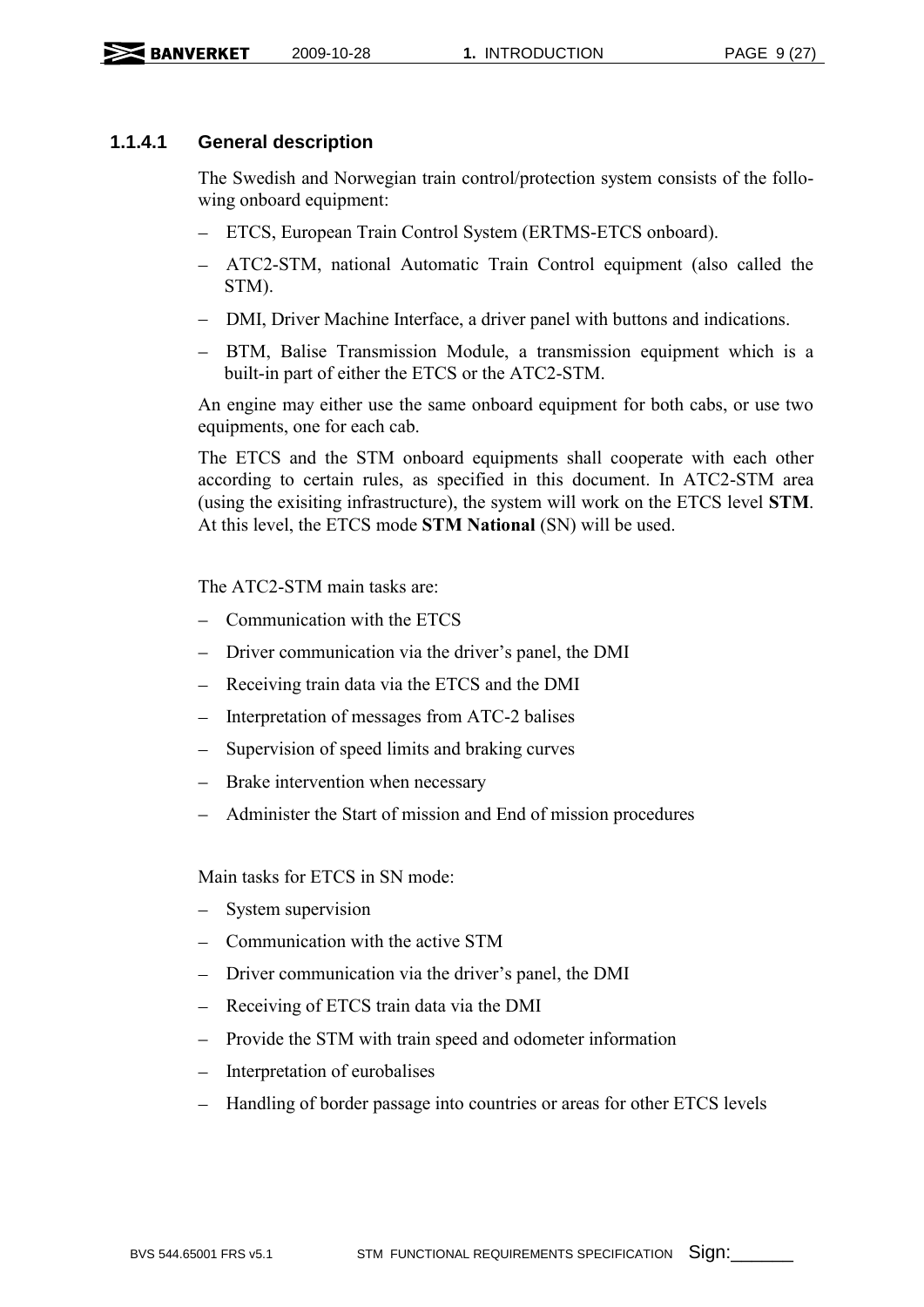

(blank)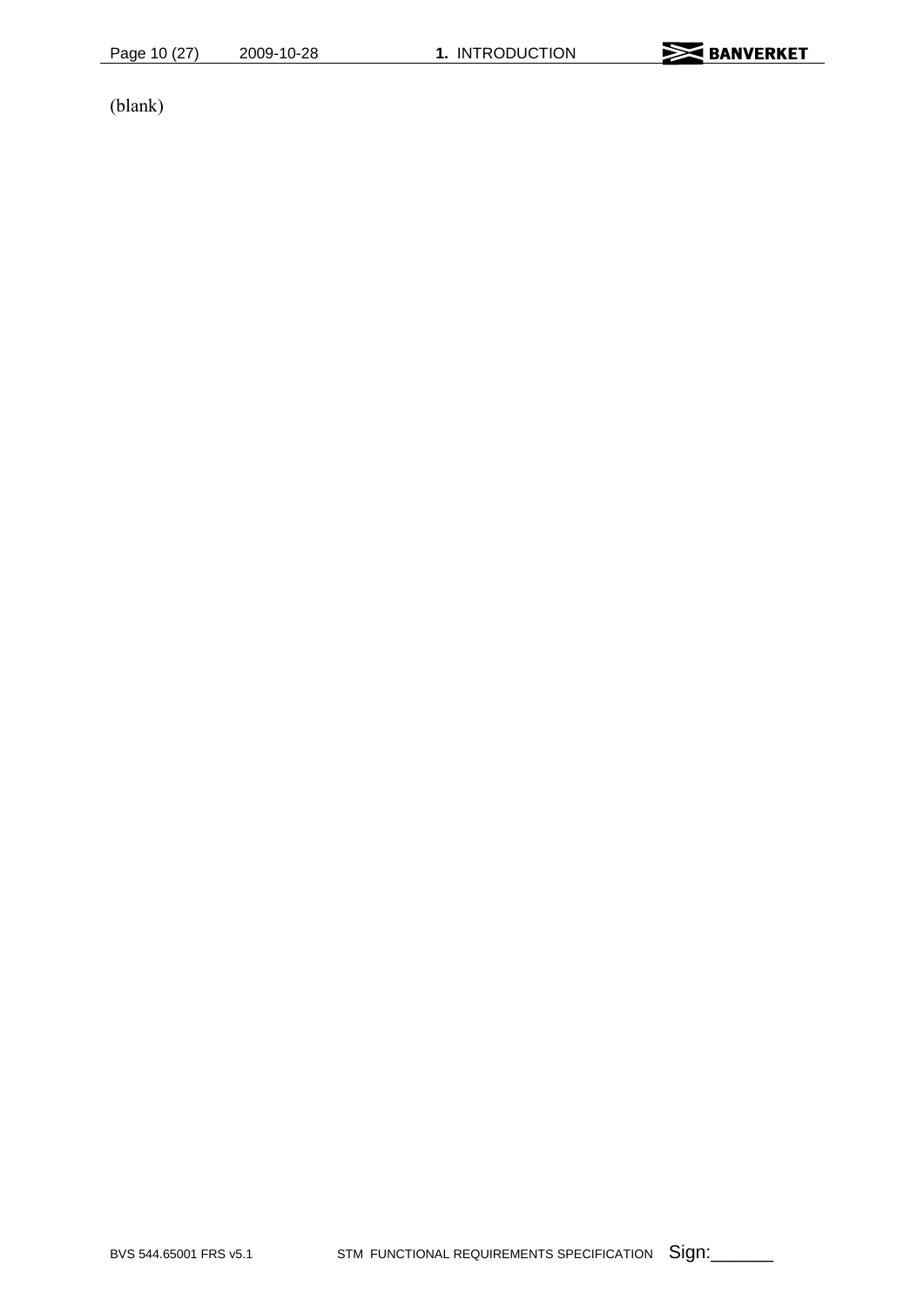# <span id="page-10-0"></span>**1.2 DEFINITIONS**

## <span id="page-10-1"></span>**1.2.1 System Conditions Overview**

<span id="page-10-3"></span>*Table 1.2-1. Onboard System Conditions Overview*

| <b>ETCS levels</b> |
|--------------------|
| 0                  |
| <b>STM</b>         |
|                    |
| 2                  |
| 3                  |

| <b>ETCS levels</b> | <b>ETCS modes</b> |                          | <b>STM states</b> |                    |
|--------------------|-------------------|--------------------------|-------------------|--------------------|
| 0                  | FS.               | <b>Full Supervision</b>  | CO                | Configuration      |
| <b>STM</b>         | IS.               | <b>Isolation</b>         | CS                | Cold Standby       |
| 1                  | NL                | Non Leading              | DA                | Data Available     |
| $\overline{2}$     | NP.               | No Power                 | DE                | Data Entry         |
| 3                  | OS.               | On Sight                 | FA                | Failure            |
|                    | <b>PT</b>         | Post Trip                | HS.               | <b>Hot Standby</b> |
|                    | <b>RV</b>         | Reversing                | NP.               | No Power           |
|                    | SB                | Stand By                 | PO.               | Power On           |
|                    | <b>SE</b>         | <b>STM European</b>      |                   |                    |
|                    | <b>SF</b>         | <b>System Failure</b>    |                   |                    |
|                    | <b>SH</b>         | Shunting                 |                   |                    |
|                    | <b>SL</b>         | Sleeping                 |                   |                    |
|                    | SN                | <b>STM National</b>      |                   |                    |
|                    | SR                | <b>Staff Responsible</b> |                   |                    |
|                    | TR                | Trip                     |                   |                    |
|                    | UN                | Unfitted                 |                   |                    |
|                    |                   |                          |                   |                    |

| <b>STM states</b> |                     |  |
|-------------------|---------------------|--|
| CO                | Configuration       |  |
| CS                | <b>Cold Standby</b> |  |
| DΑ                | Data Available      |  |
| DE                | Data Entry          |  |
| FA                | Failure             |  |
| НS                | Hot Standby         |  |
| ΝP                | No Power            |  |
| PΩ                | Power On            |  |

## <span id="page-10-2"></span>**1.2.2 Definitions and explanations**

Names on lamps, buttons and indications are indicated with capital letters.

| <b>Expression</b>    | <b>Explanation</b>                                                                                                               |
|----------------------|----------------------------------------------------------------------------------------------------------------------------------|
| 10-supervision       | Expect stop with a release speed of 10 km/h                                                                                      |
| 40-supervision       | Expect stop with a release speed of 40 km/h                                                                                      |
| 80-supervision       | After balise error: expect stop with a release speed of 80<br>km/h, or using a max speed of 80 km/h                              |
| xx-supervision       | Expect stop with a release speed of xx km/h                                                                                      |
| A-balise             | The first compulsory balise of a balise group intended for the<br>present direction. The B-balise is the second balise and so on |
| Acknowledge-<br>ment | The driver is sometimes supposed to acknowledge by pressing<br>a certain button                                                  |
| Adhesion             | See "HALKA"                                                                                                                      |

<span id="page-10-4"></span>*Table 1.2-2. Definitions*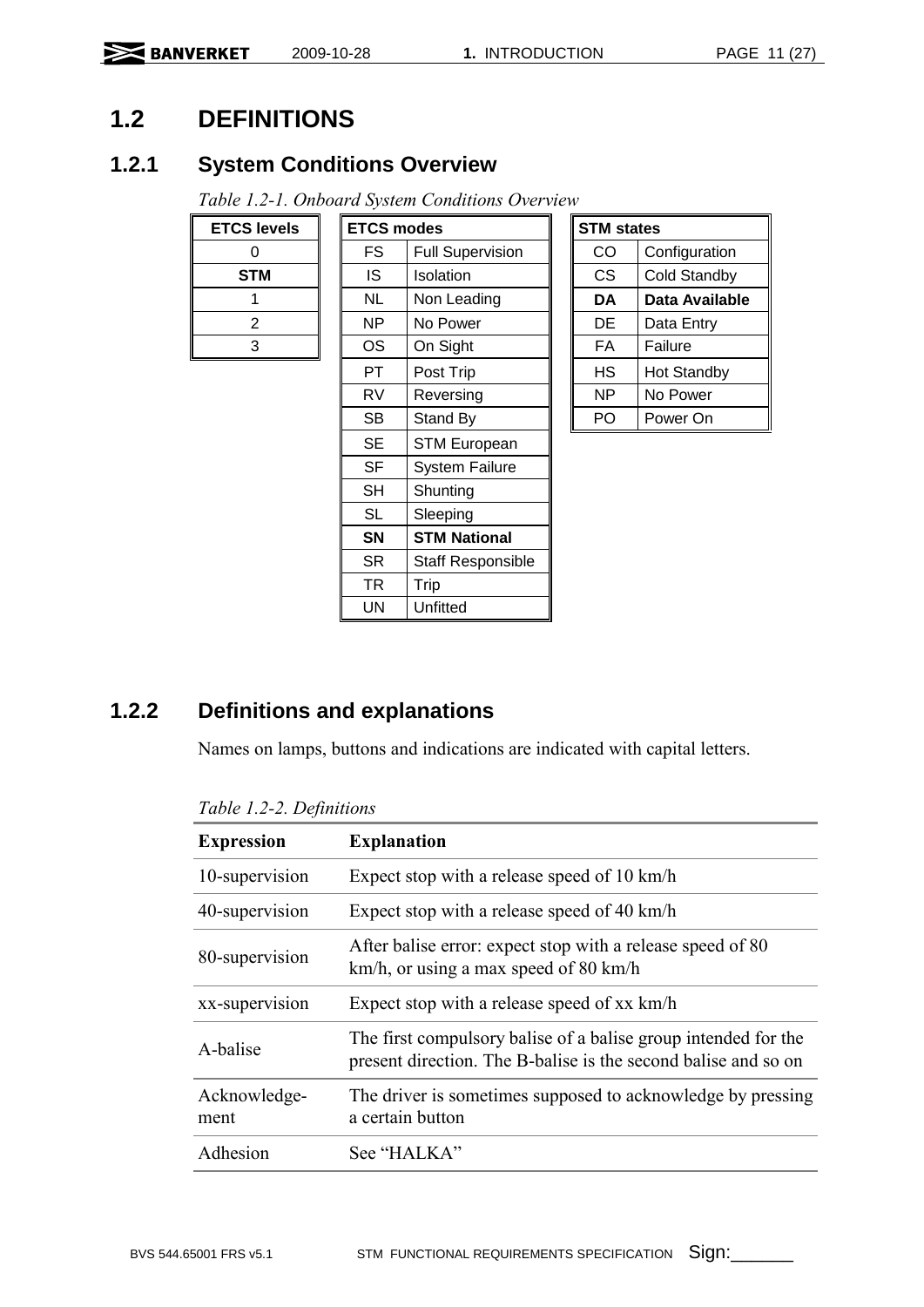| <b>Expression</b>         | <b>Explanation</b>                                                                                                                                                                                                                            |
|---------------------------|-----------------------------------------------------------------------------------------------------------------------------------------------------------------------------------------------------------------------------------------------|
| A-extension               | Extension of the target point from a distant signal (not Expect)<br>Stop) towards a switchpoint located beyond the next main<br>signal (A-bortflyttning)                                                                                      |
| <b>AFSK</b>               | Notification balise group for landslide warning (avisering)                                                                                                                                                                                   |
| $A(n)$ balise             | A-balise where $AX = n$                                                                                                                                                                                                                       |
| Annulled balise<br>group  | A balise group that is ignored (annullerad)                                                                                                                                                                                                   |
| Annulling balise<br>group | A balise group that cancels an already started supervision                                                                                                                                                                                    |
|                           | Of a balise: The balise is ignored                                                                                                                                                                                                            |
|                           | Of a balise group: The group is completely ignored                                                                                                                                                                                            |
| Annulment                 | Of a restriction: When an already started braking curve<br>supervision is cancelled. An already started linking<br>process is kept                                                                                                            |
| Antenna                   | The vehicle antenna, which is used for reading passed balises.<br>Mounted on the underside of the engine                                                                                                                                      |
| Antenna switch            | Unit that selects the correct antenna on engines with two<br>antennas, depending on which cab that is activated                                                                                                                               |
|                           | An STM area with a certain level of equipment regarding<br>balises, as Fully or Partially equipped (physical area)                                                                                                                            |
| Area                      | The STM view of the level of equipment which can differ<br>from the physical area, if the train has started within the<br>area or after balise error (STM area)                                                                               |
|                           | (område)                                                                                                                                                                                                                                      |
| <b>ATC</b>                | <b>Automatic Train Control</b>                                                                                                                                                                                                                |
| $ATC-2$                   | The ATC-2 system that is used today (year $2007$ ), versions<br>2.1 or 2.2. Version 2.1 has radioblock functions. Version 2.2<br>contains also the "Öresund bridge" functions which allows<br>trains to run between Sweden and Denmark [ATC2] |
| ATC2-STM                  | A national ATC-2 Special Transmission Module, specified in<br>this document, that adapts the Swedish ATC-2 to the ETCS                                                                                                                        |
| $AV1 - AV3$               | Notification balise for OTV, a level crossing warning board<br>(avisering)                                                                                                                                                                    |
| AX                        | The X-word of an A-balise (8 bits). A similar naming<br>principle applies to BX, CX, PX, NX                                                                                                                                                   |
| AY and AZ                 | The Y- and Z-words of an A-balise (8 bits each). A similar<br>naming principle applies to BY, CY, PY, NY and BZ, CZ,<br>PZ, NZ                                                                                                                |
|                           |                                                                                                                                                                                                                                               |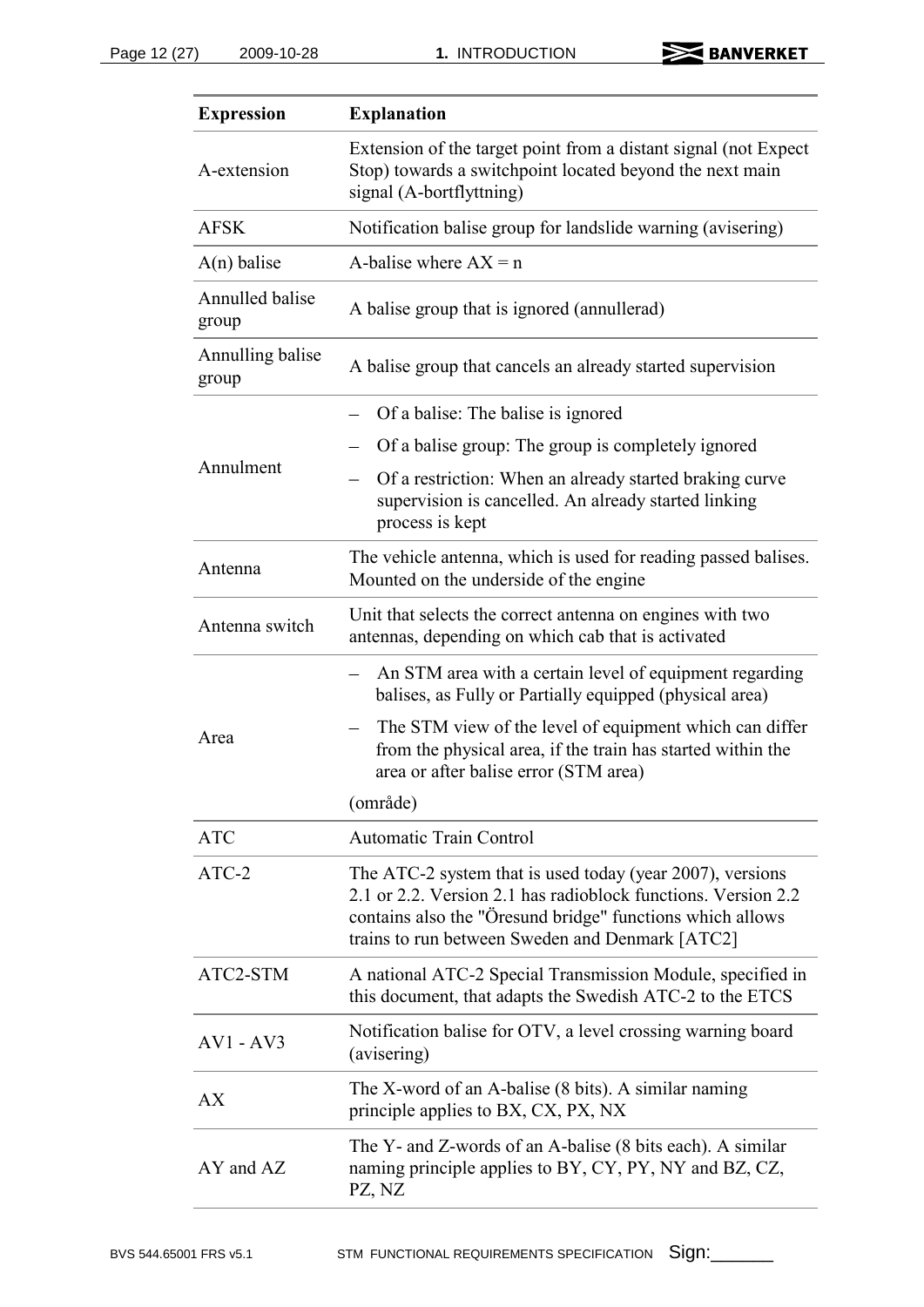| <b>Expression</b>        | <b>Explanation</b>                                                                                                                                                                                                                        |
|--------------------------|-------------------------------------------------------------------------------------------------------------------------------------------------------------------------------------------------------------------------------------------|
| <b>AYZ</b>               | The combined YZ-word of an A-balise (16 bits). A similar<br>naming principle applies to BYZ, CYZ, PYZ, NYZ                                                                                                                                |
| <b>Balise</b>            | A transponder that is placed between the rails. When activated<br>by a vehicle antenna it transmits information to a passing<br>train. Functionally classed according to category, i.e. X-word,<br>for example $A(1)$ , $A(2)$ , $B(9)$ . |
| Balise error             | Error that is detected in connection to balise reading or when<br>balises are missing, but also at some types of transmission<br>errors.                                                                                                  |
| Balise error alarm       | A balise error has been detected and is indicated to the driver                                                                                                                                                                           |
| Balise group             | A group of balises $(25)$ that belong to each other. The<br>direction validity depends on the internal order of the balises                                                                                                               |
| Basic speed              | Speed restriction without exceeding, see "Exceed level"                                                                                                                                                                                   |
| Basic target<br>distance | The part of the target distance that is given by the B-balise<br>(and sometimes the C-balise). Gives the distance to the<br>following main signal (or preset speed increase point).                                                       |
| Beginning balises        | Balises at the beginning of a speed restriction (Börjanbaliser)                                                                                                                                                                           |
| BF1, BF2 or BF3          | Type of balise failure [3.3.4]                                                                                                                                                                                                            |
| Bit                      | A binary digit; can only keep the values 0 or 1. Unit for a set<br>of information. See also "byte".                                                                                                                                       |
| Bit error                | Deviation from correct code (as Hamming code). One or more<br>bits have gone incorrect, and the original code word can no<br>longer be identified.                                                                                        |
| <b>Blanking distance</b> | The distance after a balise error of type BF3, during which the<br>speed indications are kept extinguished (släckningsavstånd)                                                                                                            |
| $B(n)$ balise            | B-balise where $BX = n$ .                                                                                                                                                                                                                 |
| Braking curve            | Deceleration curve (distance/speed), shows how the train<br>speed changes by the distance during braking                                                                                                                                  |
|                          | A certain set of data, that the program needs for<br>administration of braking curves [4.9]                                                                                                                                               |
| Brake handle             | A handle used by the driver to control the braking of the train                                                                                                                                                                           |
| Brake percentage         | A number which, together with the train length, defines the<br>braking capacity (deceleration) of the train (Bromstal)                                                                                                                    |
| Brake position           | Brake position (bromsgrupp) = R for passenger trains, P for<br>normal freight trains (originally passenger trains) and G for<br>heavy freight trains. Related to the brake delay time.                                                    |
| <b>BROMS</b>             | Indicator, appears when the STM gives a braking order                                                                                                                                                                                     |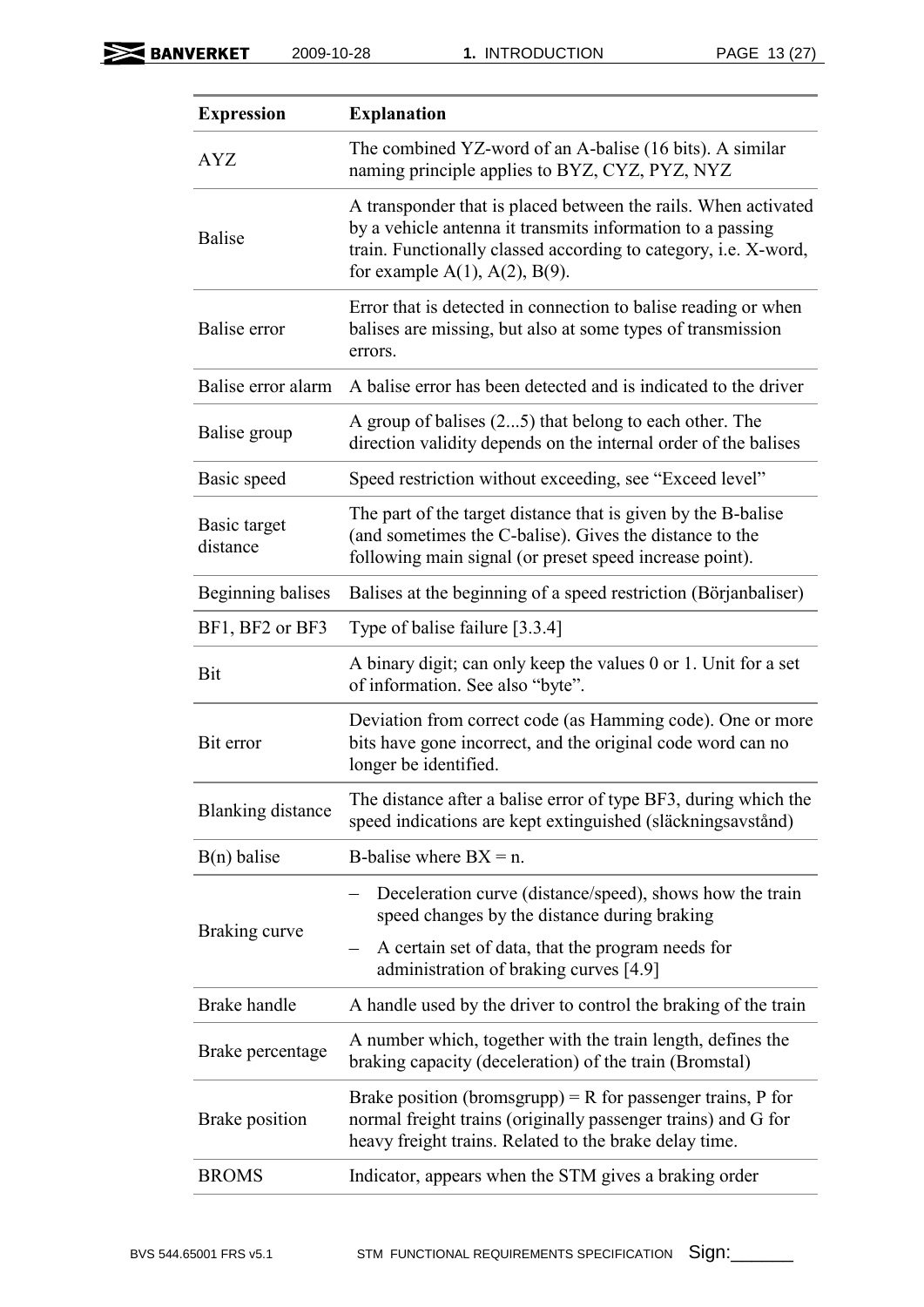| <b>Expression</b>                 | <b>Explanation</b>                                                                                                                                     |
|-----------------------------------|--------------------------------------------------------------------------------------------------------------------------------------------------------|
| BSK (BSKA)                        | Beginning of landslide warning section (annulled). (Början<br>Skredvarningssträcka (Annullerad))                                                       |
| <b>BTM</b>                        | Balise Transmission Module. Onboard equipment to read<br>trackside information                                                                         |
| <b>BU</b>                         | Beginning of Installation area (Början ATC-arbetsområde, fd.<br>Utbyggnadsområde)                                                                      |
| <b>Byte</b>                       | A binary number (or set of data), containing 8 bits.                                                                                                   |
| Cab status                        | Tells which cab that is active (or not) for the moment. See<br>also "Direction controller". Positions: A, B or None                                    |
| Category                          | The balise category, which is the same as the X word value,<br>indicates what kind of information that is given by this balise<br>(signal, board etc). |
| Code error                        | A common expression for bit errors and incorrect combi-<br>nations of code words                                                                       |
| Cold Standby (CS)                 | A passive STM state, used in other ETCS levels than the<br>ATC2-STM level (Låg beredskap)                                                              |
| Compulsory speed                  | A speed limit that is not allowed to be exceeded by any train<br>(Tvingande)                                                                           |
| Configuration<br>(CO)             | An STM state used during startup                                                                                                                       |
| Constant (data<br>expression)     | STM constants are values that are stored in a separate, easily<br>replaceable type of memory, so that they can be easily<br>changed                    |
| Controlling signal<br>information | Main or distant signal information that affects a previously<br>received OT-ET restriction                                                             |
| Data Available<br>(DA)            | An STM state used during normal operation in ATC2-STM<br>area                                                                                          |
| Data Entry (DE)                   | An STM state for train data input                                                                                                                      |
| Deceleration                      | Train speed decrease per time unit, usually caused by braking.<br>Is noted in $m/s^2$ .                                                                |
|                                   | Deceleration curve Full service braking curve, $S_{DE}$ (retardations kurva)                                                                           |
| DMI                               | Unified Driver Machine Interface unit. Indicator and control<br>panel for the ETCS system. Is placed at every desk (Förar-<br>panel)                   |
| Direction con-<br>troller         | A handle used by the driver to control the direction of<br>movement (positions Forward / Neutral / Reverse).                                           |
| Direction of<br>movement          | A movement of the train, forwards or backwards                                                                                                         |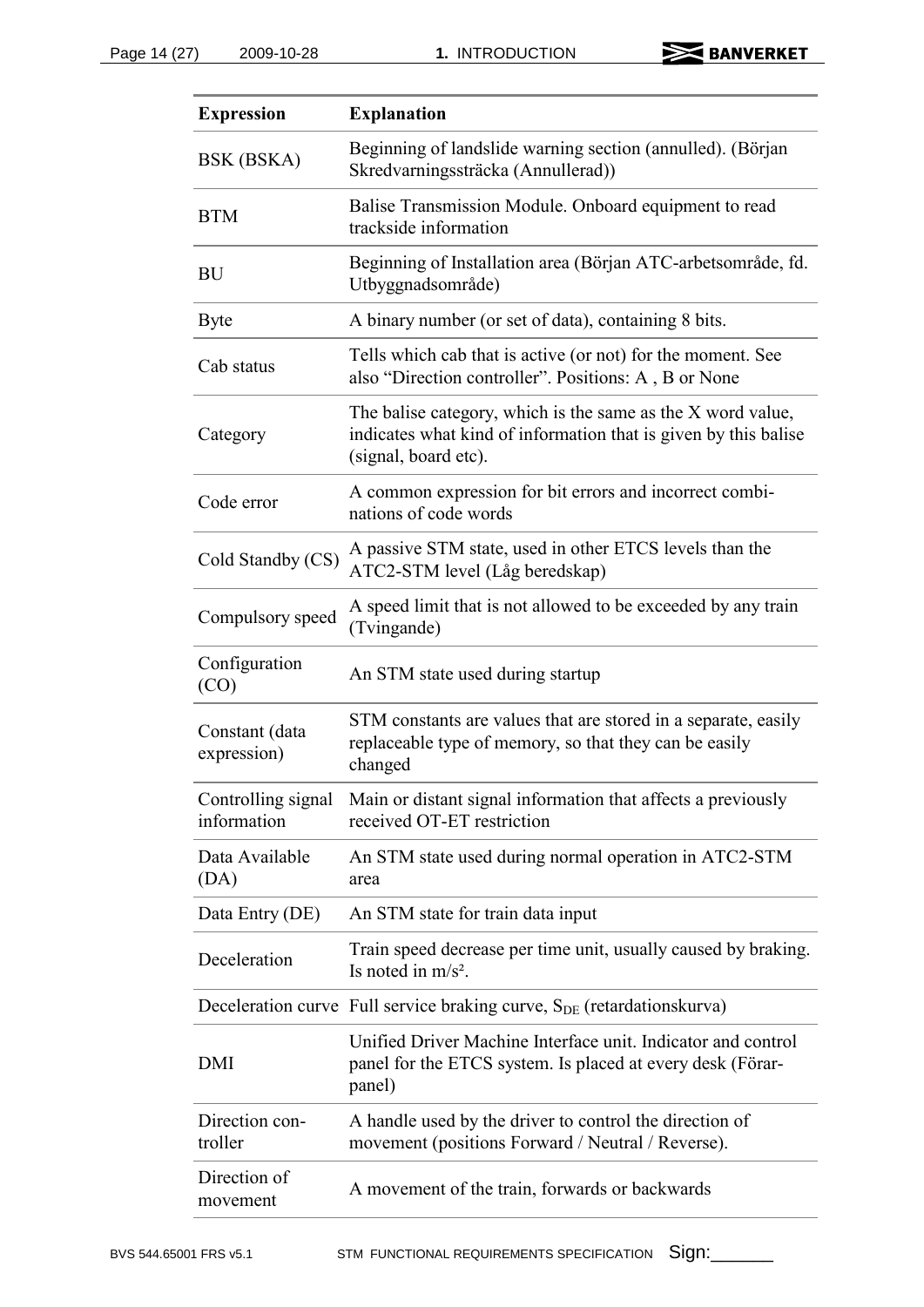| <b>Expression</b>                 | <b>Explanation</b>                                                                                                                                                   |
|-----------------------------------|----------------------------------------------------------------------------------------------------------------------------------------------------------------------|
| <b>DISTANCE BAR</b>               | Shows remaining target distance (avståndstermometer)                                                                                                                 |
| Distant signal                    | A balise group that transmits a distant signal message.                                                                                                              |
| $D_{REL}$                         | Release distance, the distance between the release and target<br>points                                                                                              |
| $D_{TARG}$                        | Target distance from a distant signal or a warning speed<br>board, or a target distance in a braking curve.                                                          |
| EBI (ETCS)                        | Emergency Brake Intervention (curve)                                                                                                                                 |
| Emergency brake<br>curve          | Curve $S_{EF}$ , located two seconds after the deceleration curve<br>$S_{DE}$ (nödbromskurva)                                                                        |
| Engine                            | Here: a vehicle equipped with ETCS and ATC2-STM                                                                                                                      |
| EP brake                          | Electro Pneumatic brake, an electrically controlled brake<br>system (EP-broms)                                                                                       |
| ET                                | Route dependent speed restriction category, primarily<br>intended for temporary speed restrictions (Extra Tvingande<br>nedsättning)                                  |
| <b>ETCS</b>                       | Here: The onboard European Train Control System<br>equipment, ERTMS/ETCS                                                                                             |
| ETCS max speed                    | ETCS max speed parameter of the train, $V_{ETCS}$ (Sth)                                                                                                              |
|                                   | Automatic train protection system with ETCS and STMs.<br>Consists of:                                                                                                |
| ETCS with ATC2- $-$<br><b>STM</b> | The Norwegian/Swedish onboard train protection<br>equipment, with $ETCS + ATC2-STM$ units.                                                                           |
|                                   | The track, equipped mainly by ATC-2 balises, but<br>eurobalises can also be used.                                                                                    |
| <b>ETG</b>                        | Route dependent speed restriction for a diverging route (Extra<br>Tvingande, Grenspår)                                                                               |
| <b>ETR</b>                        | Route dependent speed restriction for a straight route (Extra<br>Tvingande, Rakspår)                                                                                 |
| <b>ETxF</b>                       | Distant signal controlled ETx                                                                                                                                        |
| <b>ETxH</b>                       | Main signal controlled ETx                                                                                                                                           |
| Exceed level                      | Exceeding (överskridande) in percent of normally valid speed<br>restrictions in curves. May only be used by certain trains. See<br>"K1" and "K2".                    |
| Extension                         | Lengthening of target distance by an additional distance (also<br>called deferment). The extension distance is added to the<br>basic target distance (bortflyttning) |
|                                   |                                                                                                                                                                      |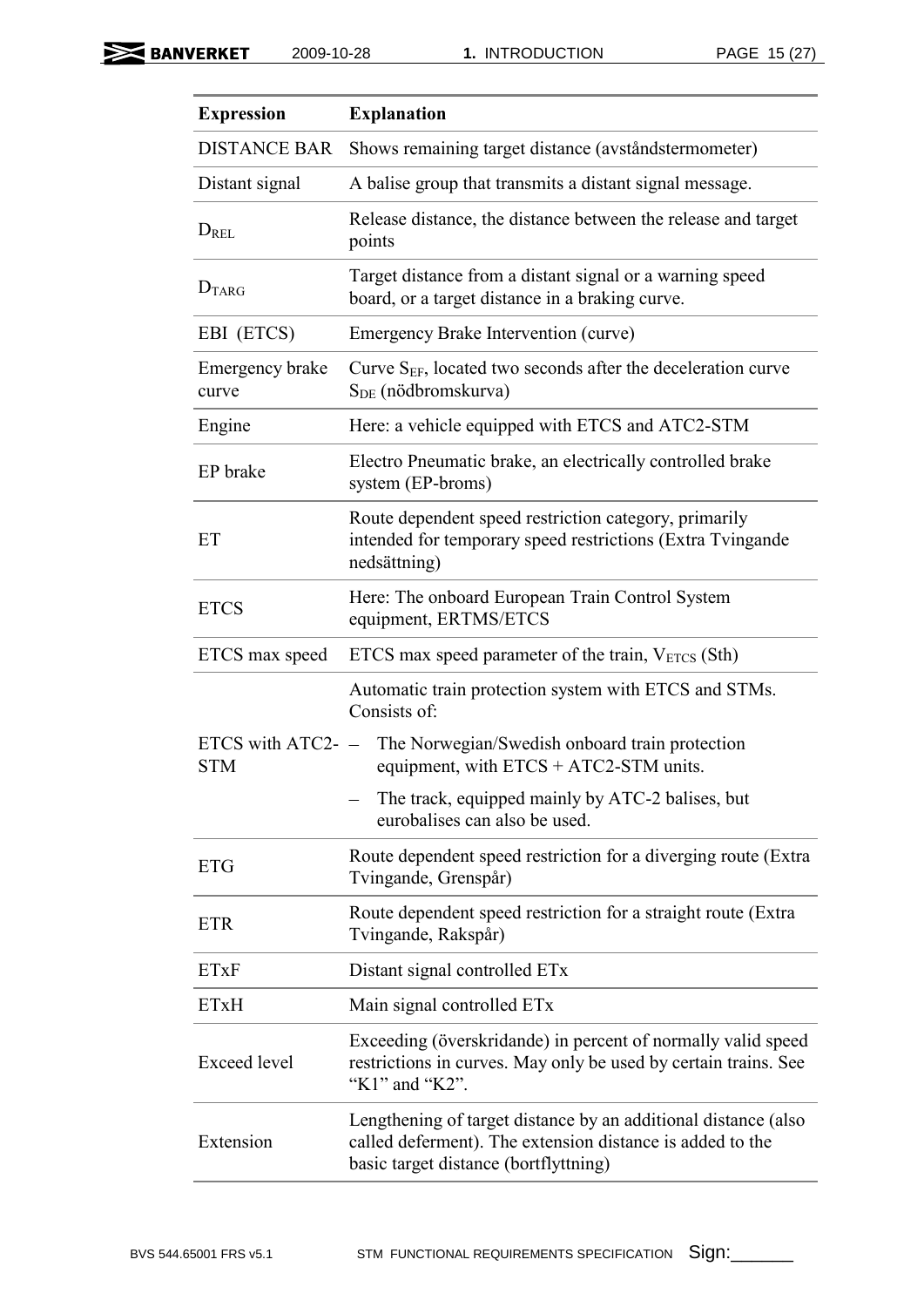| <b>Expression</b>         | <b>Explanation</b>                                                                                                                                                                                                                                                        |
|---------------------------|---------------------------------------------------------------------------------------------------------------------------------------------------------------------------------------------------------------------------------------------------------------------------|
| <b>Extension</b> distance | The part of the target distance that is given by a P-balise<br>belonging to a signal group (bortflyttningsavstånd)                                                                                                                                                        |
| f <sub>2</sub> tone       | An audible signal that informs or warns the driver of changes                                                                                                                                                                                                             |
| Failure state (FA)        | STM state after system failure                                                                                                                                                                                                                                            |
| <b>FEL</b>                | This text starts flashing on the MAIN INDICATOR after<br>balise error with 80-supervision                                                                                                                                                                                 |
| Fixed braking<br>curve    | When a main signal is passed, the remaining target distance of<br>an extended Fsi braking curve is set equal to the extension<br>distance, with the main signal as starting point.                                                                                        |
| Flashing interval         | Interval B, in which the MAIN INDICATOR starts flashing<br>(blinkintervall) [4.9]                                                                                                                                                                                         |
| Fsi                       | Distant signal (försignal)                                                                                                                                                                                                                                                |
| FSK (FSKA)                | Warning board for landslide warning section (annulled).<br>(Försignal Skredvarning (annullerad))                                                                                                                                                                          |
| G                         | Speed restriction category, for areas with reduced supervision                                                                                                                                                                                                            |
| <b>GMD</b>                | Border to Partially equipped area (Gräns Mot Delvis utrustat<br>område)                                                                                                                                                                                                   |
| <b>GMO</b>                | Border to Non-equipped area (Gräns Mot Outrustat område).                                                                                                                                                                                                                 |
| <b>GR</b>                 | Track gradient in ‰.                                                                                                                                                                                                                                                      |
| <b>HALKA</b>              | Set by the driver to Off (high adhesion) or On (low adhesion).<br>Indicates whether the STM shall use full braking (Off) or soft<br>braking (On) in its braking curve calculation.                                                                                        |
| Hamming code              | Code that is made according to the theories of R.W.<br>Hamming. The code contains redundancy, so that an error in a<br>number of bit positions can be discovered. Single bit errors<br>can be corrected, but are almost never corrected by the STM,<br>by safety reasons. |
| Hamming distance          | The smallest number of bits that have to be changed in a code<br>word (belonging to a group of code words) so that a new,<br>valid code word is created (in the same group). Hamming<br>distance 4 is used for ATC-2 balises.                                             |
| Hot Standby (HS)          | An STM state in which the STM must be prepared to become<br>activated (Hög beredskap)                                                                                                                                                                                     |
| Hsi                       | Main signal (HuvudSignal).                                                                                                                                                                                                                                                |
| HT                        | Speed board balise group (HastighetsTavla).                                                                                                                                                                                                                               |
| HT-T, HT-K1 etc           | Speed board balise group of category T, K1 etc                                                                                                                                                                                                                            |
|                           |                                                                                                                                                                                                                                                                           |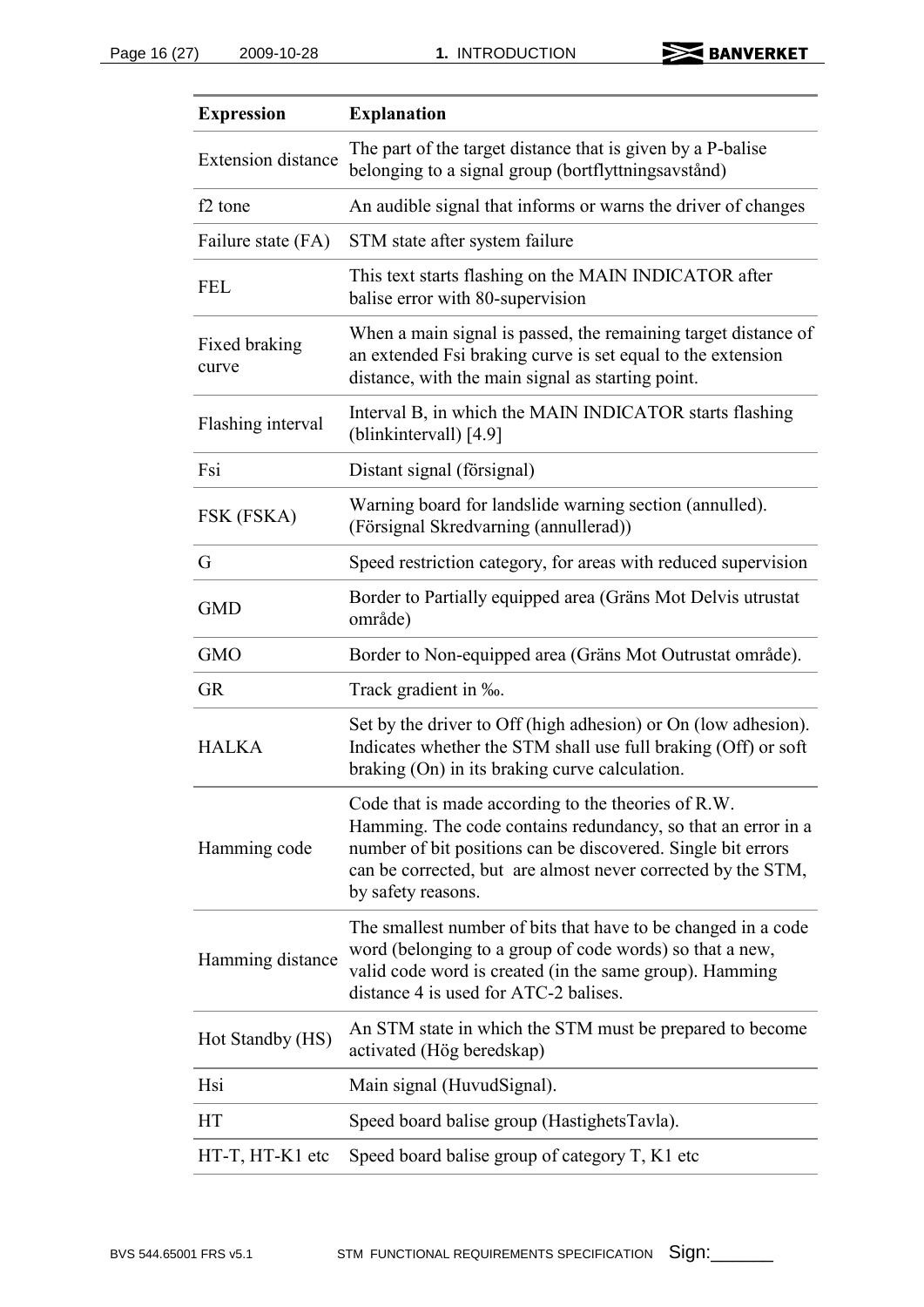| <b>Expression</b>          | <b>Explanation</b>                                                                                                                                                                                                    |
|----------------------------|-----------------------------------------------------------------------------------------------------------------------------------------------------------------------------------------------------------------------|
| <b>HÖJNING</b>             | Button to control (finish or increase):                                                                                                                                                                               |
|                            | Semi-equipped restrictions.                                                                                                                                                                                           |
|                            | Start speeds and dark speeds.                                                                                                                                                                                         |
| Increased speed            | The new (increased) max speed that shall be supervised when<br>the train has reached an increase point, and also (in most<br>cases) passed this point by its whole length                                             |
| Indicator                  | Indicator on the DMI, shows a text or an icon                                                                                                                                                                         |
| Indication limit<br>(ETCS) | When this limit is reached, bar colours will change (yellow)                                                                                                                                                          |
| Information point          | Balise group                                                                                                                                                                                                          |
| Information tone           | A short $f2$ tone of 0.5 s duration                                                                                                                                                                                   |
| Installation area          | An area where the ATC-2 track layout is under construction.<br>The area is delimited by special balises $(BU + SU)$ that passi-<br>vates and activates the speed supervision of passing trains.<br>(ATC-arbetsområde) |
| Interval                   | Current braking curve interval A, Ab, Bf, B, C, D, E or F<br>according to the specified rules and speed limits (intervall)<br>[4.9]                                                                                   |
| Interval, computed         | Computed braking curve interval A, Bf, B, C, D, E or F, all<br>the way down to the target speed [4.9]                                                                                                                 |
| Interval, physical         | Physical braking curve interval A, Bf, B, C, D, E or F, down<br>to the respective speed limit $[4.9]$                                                                                                                 |
| K1                         | Curve 1 category, restriction at a normal curve. May be<br>exceeded according to the train parameter K1                                                                                                               |
| K <sub>2</sub>             | Curve 2 category, restriction at a curve with an unusual entry<br>curve. May be exceeded according to the train parameter K2                                                                                          |
| Leading engine             | Here: The first vehicle of a train, where the driver is                                                                                                                                                               |
| Level                      | ETCS operation level (area), can be $0, 1, 2, 3$ or STM                                                                                                                                                               |
| Linking                    | A function to ensure the presence of expected signal or board<br>balise groups. If a group is missing, balise error will occur                                                                                        |
| Linking distance           | Distance from a balise group to another point, before which a<br>new balise group is expected                                                                                                                         |
| Linking group              | Balise group with signal distance information update. Is nor-<br>mally fixed coded. Both AY and AZ are $14$ (= no main or<br>distant signal information)                                                              |
| Loco identifier            | A replaceable piece of memory which tells the STM what<br>kind of train this is (ID-plugg)                                                                                                                            |
|                            |                                                                                                                                                                                                                       |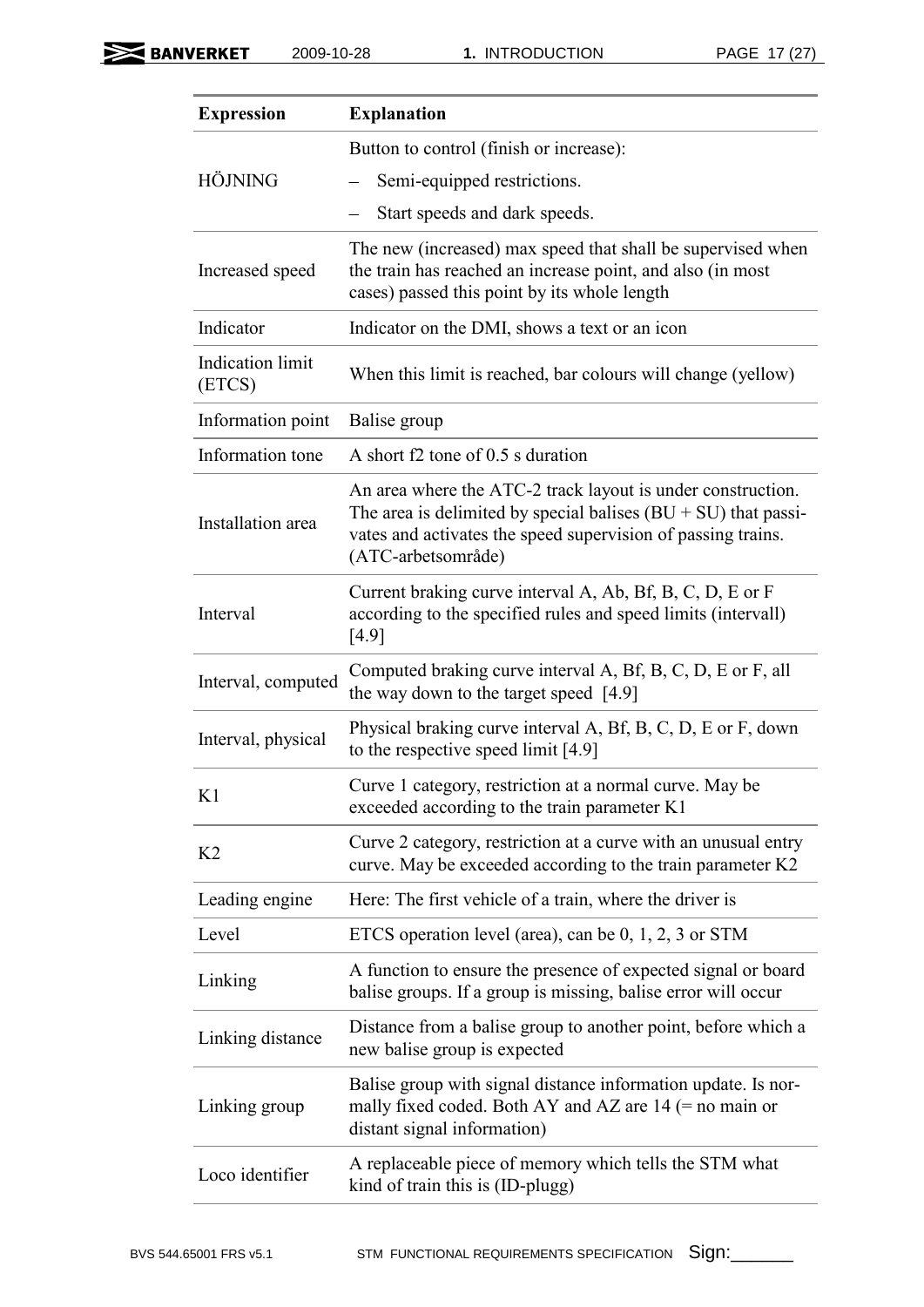| <b>Expression</b>                 | <b>Explanation</b>                                                                                                                                                                                                                                                         |
|-----------------------------------|----------------------------------------------------------------------------------------------------------------------------------------------------------------------------------------------------------------------------------------------------------------------------|
| Locked                            | A locked braking curve (OT-ET or extended Fsi) can not be<br>updated by a repeater anymore                                                                                                                                                                                 |
| <b>LOSS</b>                       | Button to release an STM braking                                                                                                                                                                                                                                           |
| M                                 | Marker. Also written (M).                                                                                                                                                                                                                                                  |
| <b>MAIN INDICA-</b><br><b>TOR</b> | Digital indicator for display of max speed or target speed (H-<br>indikator)                                                                                                                                                                                               |
| Main signal                       | Balise group giving a main signal message                                                                                                                                                                                                                                  |
| Marker                            | A non-coded balise.                                                                                                                                                                                                                                                        |
| Max speed                         | See "Maximum permitted speed"                                                                                                                                                                                                                                              |
| <b>MAX SPEED</b><br><b>BAR</b>    | An arc-shaped indication that shows the max speed on the<br>speed dial. (Also called Permitted speed bar), (Takhastighets-<br>båge)                                                                                                                                        |
| Maximum per-<br>mitted speed      | The valid, general permitted train speed (gällande takhastig-<br>het), depending on the max speed of the train, the track con-<br>dition (speed boards), switchpoint positions (signals), and<br>similar. May be increased according to a K1 or K2 exceed<br>level $[4.5]$ |
| Memory                            | Some sort of computer memory, that may contain data                                                                                                                                                                                                                        |
| Miscellaneous<br>board            | Balise group, where the A-balise is of category 5. (Does not<br>necessarily mean that there really is a physical board too.)<br>May inform about speed restrictions, landslide warning, signal<br>speed increase, borders etc.                                             |
| Mode (ETCS)                       | ETCS operation mode, here: usually STM National                                                                                                                                                                                                                            |
| MRSP (ETCS)                       | ETCS' Most Restrictive Speed Profile. A description of the<br>most restrictive speed restrictions that the train shall obey on<br>every section of track. Can be used to update the planning<br>area                                                                       |
| National values<br>(ETCS)         | Information given from ERTMS trackside, such as certain<br>speed and time limits that are obeyed by the ETCS. Not used<br>with a national STM                                                                                                                              |
| N-balise                          | Signal number balise, AX=12 (signalnummerbalis). Has no<br>function for the STM except for identification of warning<br>board repeaters                                                                                                                                    |
| Odo Nom (ETCS)                    | The nominal ETCS odometer. Used by the STM to find out<br>when a certain point is reached                                                                                                                                                                                  |
| Odometer (ETCS)                   | The never-stopping distance counter, received from the<br>ETCS. Contains min, max and nominal values. Only the<br>nominal value Odo Nom is used by the STM                                                                                                                 |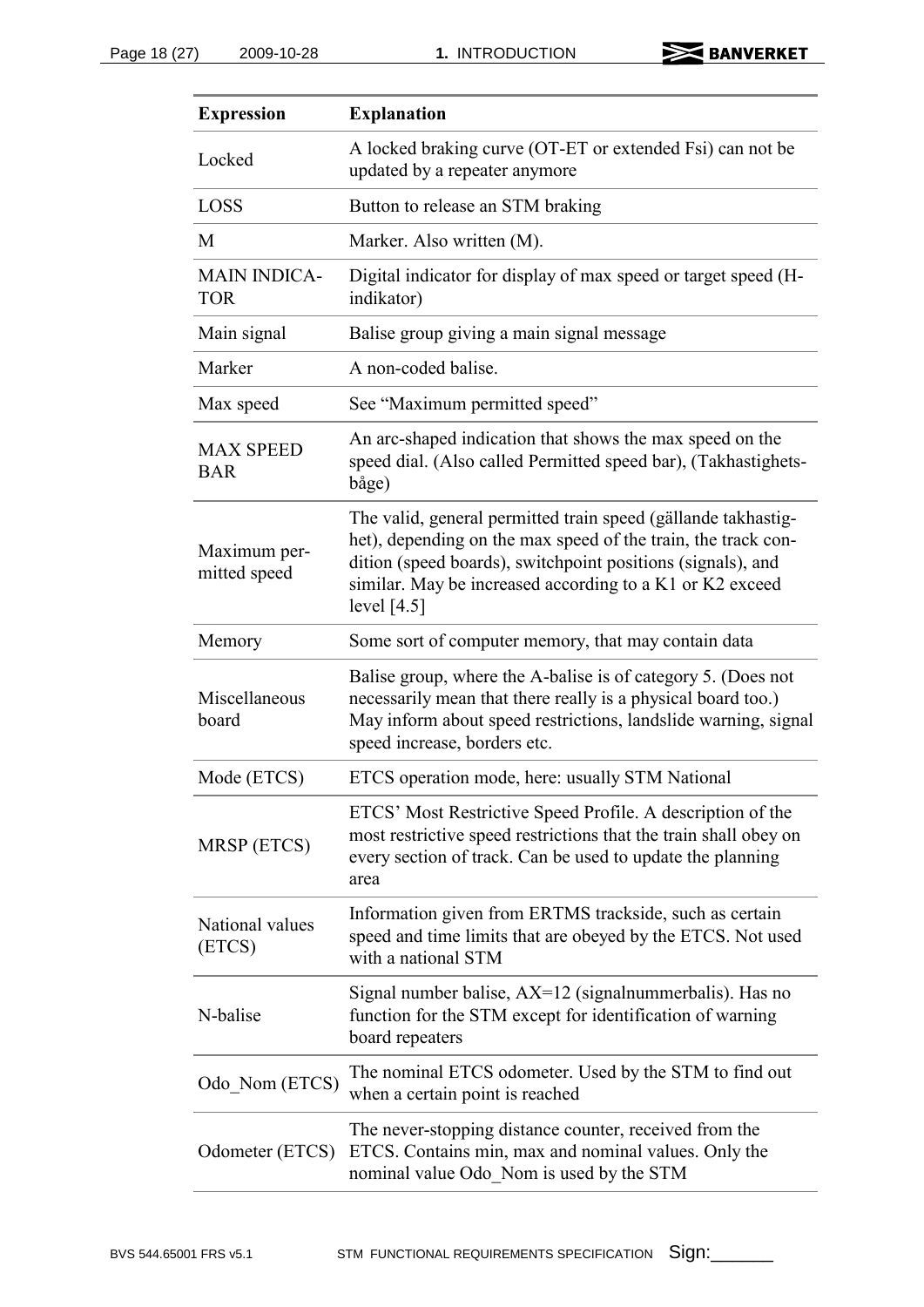| <b>Expression</b>                 | <b>Explanation</b>                                                                                                                                                                                                                                    |
|-----------------------------------|-------------------------------------------------------------------------------------------------------------------------------------------------------------------------------------------------------------------------------------------------------|
| <b>OT</b>                         | Warning board balise group for a speed restriction or a level<br>crossing (V1.V3) or landslide protection (SK) (Orienterings-<br>Tavla).                                                                                                              |
| <b>OTG</b>                        | Warning board balise group for a coming border group, see<br>also "V <sub>OTG</sub> " (Orienteringstavla för Gränsbalis)                                                                                                                              |
| Opposite direction                | Expression used for balise groups that are intended for the<br>opposite direction of movement (motriktade)                                                                                                                                            |
| Overspeed                         | When the train runs too fast, and its speed exceeds the<br>maximum permitted speed (överhastighet).                                                                                                                                                   |
| P-balise                          | A prefix balise, placed before the A-balise when used. Gives<br>distant signal extension distance, or OT/HT detailed<br>restriction category (prefixbalis).                                                                                           |
| P-extension                       | Extension of target point from a distant signal (usually Expect<br>Stop) past one or more main signals, so that the total target<br>distance covers several block sections (P-bortflyttning)                                                          |
| Permitted curve                   | A curve that defines the indicated, descending max speed<br>during deceleration supervision. Located inside interval B.<br>Does not affect the supervision                                                                                            |
| $P_{\text{FULL}}$                 | Cylinder pressure when full service braking is applied                                                                                                                                                                                                |
| $P_{INT}$                         | The internal representation of brake feedback [5.2]                                                                                                                                                                                                   |
| Point of preset<br>speed increase | Speed increase at a switchpoint. The main signal speed V <sub>HSI</sub> is<br>increased at a point where there are no balises, but which is<br>aimed at by a preceding, combined signal. See also "Preset"<br>speed increase" (utpekad höjningspunkt) |
| Power Off (NP)                    | An STM state that applies when the power is turned off<br>(Avstängd)                                                                                                                                                                                  |
| Power On (PO)                     | An STM state that applies when the power is turned on<br>(Påslagen)                                                                                                                                                                                   |
| PRE INDICATOR                     | Digital indicator for early display of target speed (F-<br>indikator)                                                                                                                                                                                 |
| Pre-flashing inter-<br>val        | Interval Bf, in which the PRE INDICATOR starts flashing<br>(förblinkintervall) [4.9]                                                                                                                                                                  |
| Prefix balise                     | P-balise with extension distance or PT code                                                                                                                                                                                                           |
| Present direction                 | Expression used for balise groups that are intended for the<br>train's current direction of movement (medriktade).                                                                                                                                    |
| Preset speed<br>increase          | A coming, "distant-signalled" speed increase, received from a<br>combined signal group. See also "Point of preset speed<br>increase" (utpekad höjning)                                                                                                |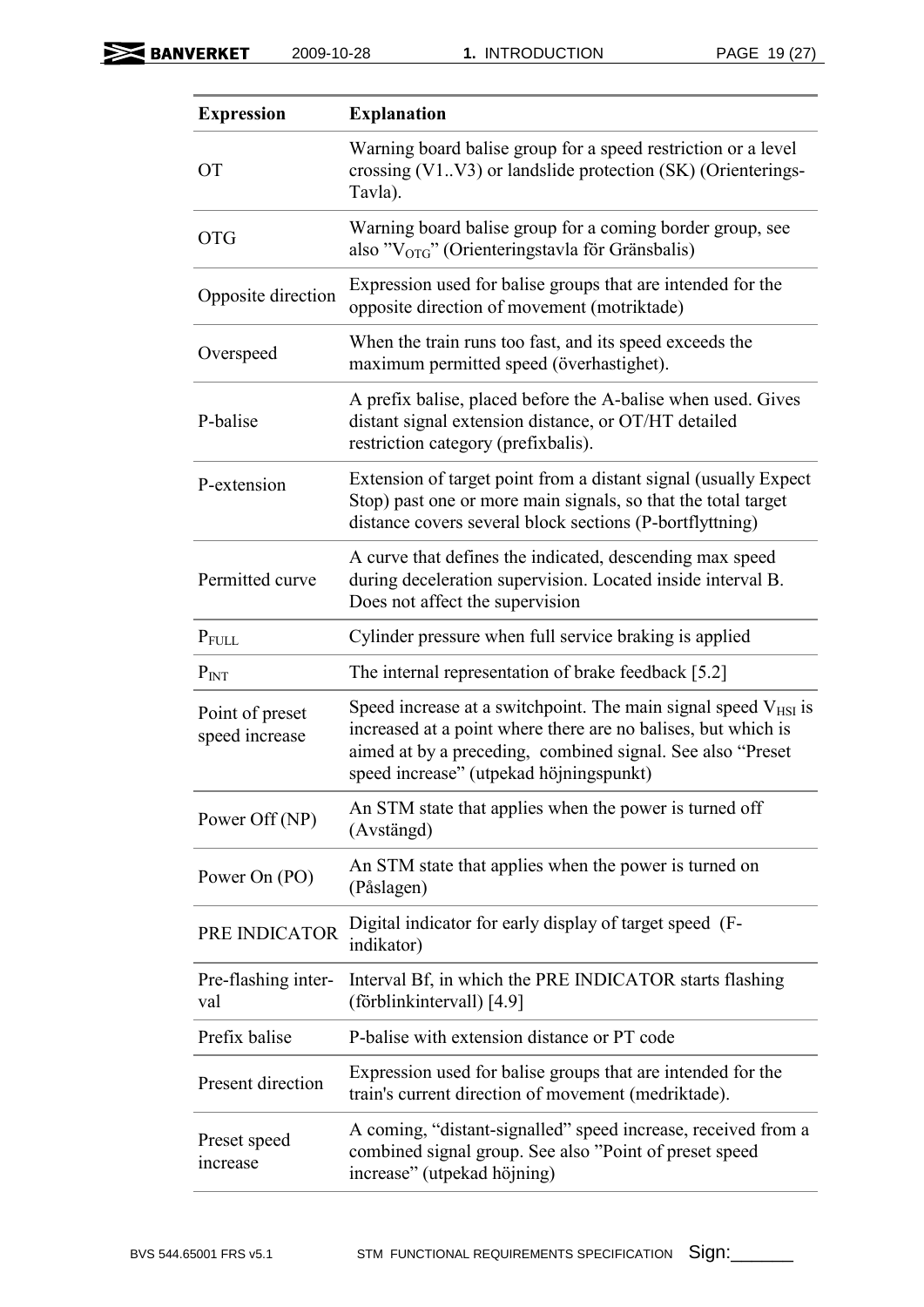| <b>Expression</b>                  | <b>Explanation</b>                                                                                                                                                                                                                                                                          |
|------------------------------------|---------------------------------------------------------------------------------------------------------------------------------------------------------------------------------------------------------------------------------------------------------------------------------------------|
| <b>PT</b>                          | Train dependent speed category, uses prefix balise $P(8)$ . There<br>are nine sub-categories, octally written as 000777 [Tables<br>$PT.1-4$ ]                                                                                                                                               |
| <b>PTNA</b>                        | Annulment of restriction with prefix balise (OT or HT)                                                                                                                                                                                                                                      |
| Record                             | A collection of data variables, belonging to a certain item (e.g.<br>a braking curve)                                                                                                                                                                                                       |
| Redundancy                         | Doubling of units or information for safety or reliability<br>reasons.                                                                                                                                                                                                                      |
| Reference location<br>(ETCS)       | Examples: the saved nominal odometer value (Odo_Nom) for<br>the A-balise of a present-directed distant signal or warning<br>board group                                                                                                                                                     |
| Register                           | An old-fashioned expression for a data variable, that may<br>contain a speed or distance value, for example                                                                                                                                                                                 |
|                                    | "Release distance" after passing a distant signal at Expect<br>Stop:                                                                                                                                                                                                                        |
| Release distance                   | Overlap: Before the train has stopped, this is a time<br>limited protection distance.                                                                                                                                                                                                       |
|                                    | Distance to DP: After the train has stopped, this is the<br>distance left to the danger point (DP).                                                                                                                                                                                         |
| Release group                      | A balise group that updates the distant signal release speed                                                                                                                                                                                                                                |
| Release point                      | The release speed is supervised as a max speed from this<br>point. Used in deceleration supervision of an Expect Stop<br>braking curve from a distant signal or warning board.<br>(Knäpunkt (Fsi) / Ö-punkt (OTV/FSK))                                                                      |
| Release speed                      | Speed at which the deceleration supervision ceases. Used only<br>when the target speed is Expect Stop from a distant signal or<br>warning board (level crossing or landslide protection).<br>Usually 10 or 40 km/h. (Frisläppningshastighet $(Fsi) / Over-$<br>vakningshastighet (OTV/FSK)) |
| <b>RELEASE</b><br><b>SPEED BAR</b> | Analog arc-shaped indicator for display of release speed on<br>the speed dial (frisläppningsbåge)                                                                                                                                                                                           |
| Repeater distant<br>signal         | A distant signal balise group that updates an existing distant<br>signal braking curve                                                                                                                                                                                                      |
| Repeater warning<br>board          | Warning board balise group that uppdates an existing warning<br>board braking curve                                                                                                                                                                                                         |
| Resting (cab)                      | A condition where the equipment is completely passive, and<br>there is no supervision, balise reading or display. Only certain<br>internal system functions are checked. Caused by cab de-<br>activation $[4.3.13]$                                                                         |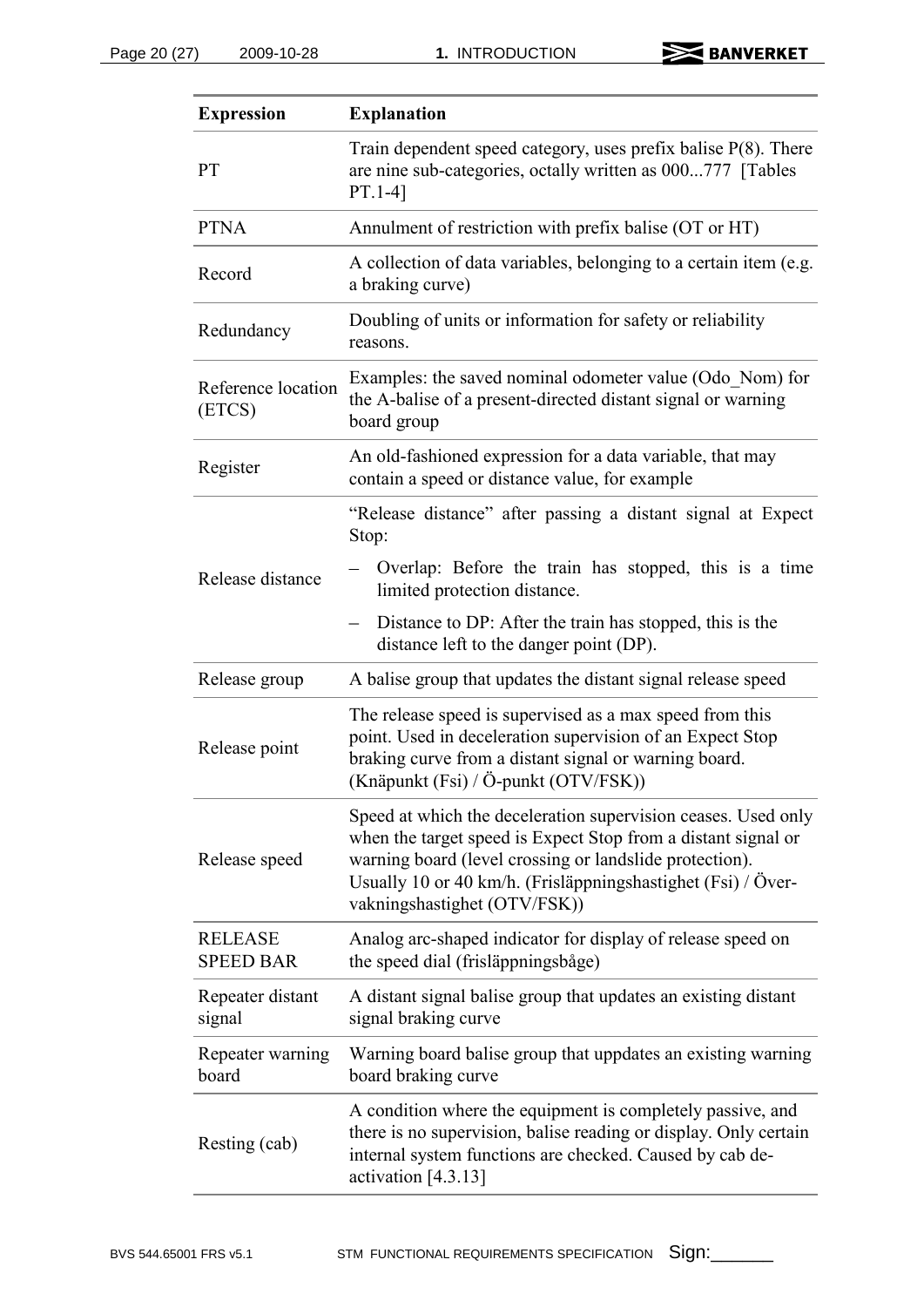| <b>Expression</b>                   | <b>Explanation</b>                                                                                                                                                                                                                                |
|-------------------------------------|---------------------------------------------------------------------------------------------------------------------------------------------------------------------------------------------------------------------------------------------------|
| Restriction                         | A section where the permitted speed is reduced, compared to<br>the surrounding line.                                                                                                                                                              |
| Reversing                           | A movement opposite to the established travel direction.                                                                                                                                                                                          |
| Rfsi                                | Repeater distant signal                                                                                                                                                                                                                           |
| $S_0 - S_1$                         | Secondary control outputs for future use, external functions in<br>the train. Given by special balise codes in miscellaneous<br>boards (sekundära styrutgångar)                                                                                   |
| S-balise                            | Balise, in which one or more words can be controlled<br>externally (styrbar balis)                                                                                                                                                                |
| Semi-equipped<br>restriction        | Speed restriction with balises only at the warning board<br>(halvutrustad nedsättning, "knapptryckare").                                                                                                                                          |
| SBI (ETCS)                          | Service Brake Intervention                                                                                                                                                                                                                        |
| Service brake<br>intervention curve | During deceleration supervision: a curve $SCD$ that precedes the<br>deceleration curve. Tells where full service braking shall be<br>initiated (insatskurva för driftbroms).                                                                      |
| <b>SET</b>                          | End of ET restriction. Terminates a restriction that started at<br>HT-ET. (Slut på ET-nedsättning)                                                                                                                                                |
| SH group                            | A miscellaneous board that increases the valid main signal<br>speed and adjusts the target distance of the current distant<br>signal braking curve at the same time                                                                               |
| <b>SIG</b>                          | Main signal information (can be erased at balise error)                                                                                                                                                                                           |
| Signal aspect                       | What the physical signal shows (Stop, Proceed etc), which<br>corresponds to the information given by the signal balise<br>group                                                                                                                   |
| Signal number                       | Identity of a passed signal, SH group or warning board. The<br>signal number is transmitted in an extra balise of category 12<br>and is encoded in $H(16,11)$ . Reserve function (radio), but in-<br>fluences the way a warning board is repeated |
| <b>SK</b>                           | Landslide protection speed category (SKred)                                                                                                                                                                                                       |
| <b>SK1 - SK2</b>                    | End of curve restriction (Slut på Kurvbetingad nedsättning).                                                                                                                                                                                      |
| Soft braking curve                  | A braking curve computed for low adhesion, when the driver<br>has selected HALKA (mjuk övervakning)                                                                                                                                               |
| Speed bars                          | Analog, coloured arc-shaped bars that displays speed in-<br>formation on the speed dial of the DMI: MAX SPEED BAR<br>+ TARGET SPEED BAR + RELEASE SPEED BAR<br>(takhastighetsbåge + målhastighetsbåge + frisläppningsbåge)                        |
| Speed board                         | Balise group with a message related to a real or a fictitious<br>speed board, or to a level crossing or landslide protection                                                                                                                      |
|                                     |                                                                                                                                                                                                                                                   |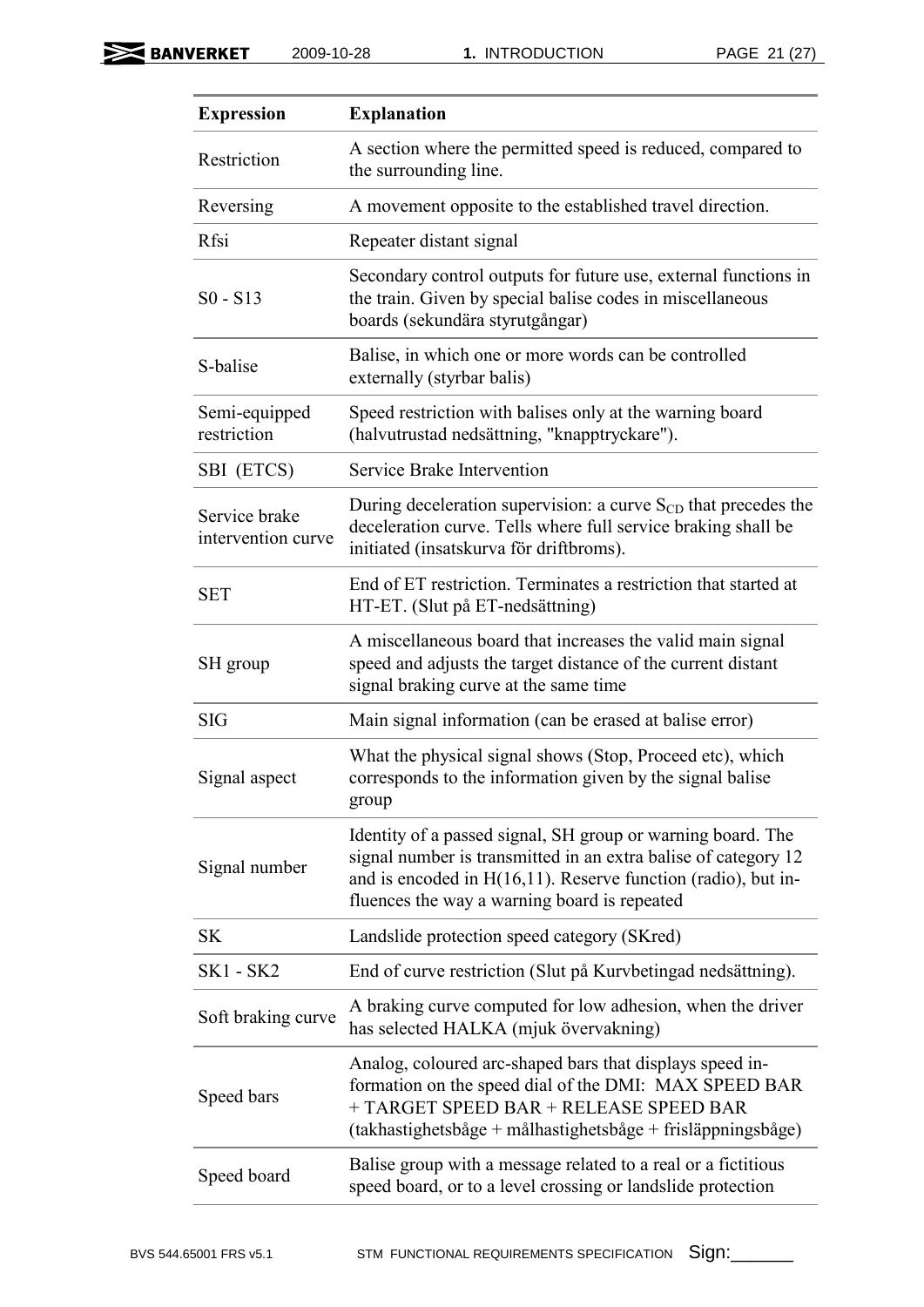| <b>Expression</b>                 | <b>Explanation</b>                                                                                                                                                                  |
|-----------------------------------|-------------------------------------------------------------------------------------------------------------------------------------------------------------------------------------|
| Speed dial                        | A circle-formed indicator on which analog speeds can be dis-<br>played on the DMI (hastighetsmätare)                                                                                |
| Speed indicators                  | Digital speed indicators on the DMI: PRE INDICATOR $+$<br>MAIN INDICATOR (för- och huvudindikator)                                                                                  |
| Speed pointer                     | Shows current train speed on the speed dial of the DMI<br>(hastighetsvisare)                                                                                                        |
| <b>SPTS</b>                       | Selective end of PT-restriction (only HT). (Selektivt slut på<br>PT-nedsättning).                                                                                                   |
| <b>SPTT</b>                       | End of all PT-restrictions (Slut på alla PT-nedsättningar).                                                                                                                         |
| <b>SSK</b>                        | End of landslide warning restriction (Slut på SKred-<br>varningssträcka.)                                                                                                           |
| SSP (ETCS)                        | Static Speed Profile (which may affect the Planning area)                                                                                                                           |
| <b>Start of Mission</b><br>(ETCS) | A procedure which makes the ETCS system (and its STM's)<br>ready to go                                                                                                              |
| Startup                           | A procedure which makes the STM ready to go                                                                                                                                         |
| <b>State</b>                      | STM operational state (driftläge)                                                                                                                                                   |
| Sth                               | A Swedish abbreviation related to the general max speed of<br>the train, Största tillåtna hastighet                                                                                 |
| <b>STM</b>                        | Specific Transmission Module. Here: the ATC2-STM unit<br>that supervises speed and communicates with the ETCS                                                                       |
| <b>STM</b> brake                  | Brake order from the ATC2-STM onboard equipment                                                                                                                                     |
| <b>STM</b> failure                | Operational disturbance in the on-board ATC2-STM system                                                                                                                             |
| STM max speed                     | An STM max speed parameter, $V_{STM}$ , which depends on<br>block length and braking characteristics of the train. Can be<br>changed during the mission. See also "ETCS max speed". |
| <b>STM Shunting</b>               | A sub-state to Data Available, in which the STM permits the<br>train to pass stop signals. Initiated by the driver                                                                  |
| <b>SU</b>                         | End of Installation area (Slut ATC-arbetsområde /<br>Utbyggnadsområde).                                                                                                             |
| SV1 - SV3                         | End of level crossing restriction (Slut på nedsättning vid<br>Vägkorsning).                                                                                                         |
| Synchronization                   | Method to indentify the beginning and end of a message in a<br>serial data flow                                                                                                     |
| T                                 | Line speed category, a compulsory max speed (Tvingande).                                                                                                                            |
|                                   |                                                                                                                                                                                     |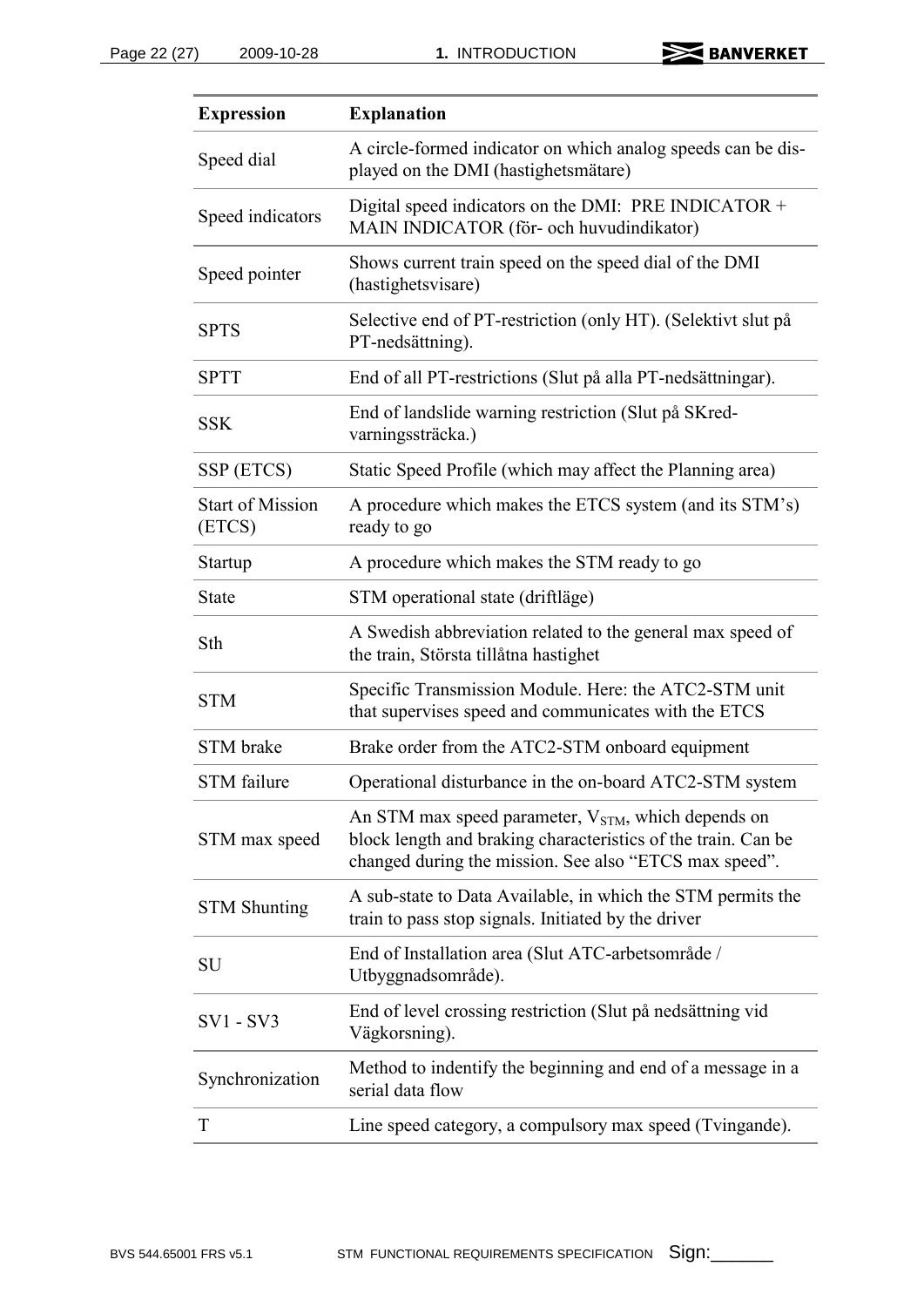| <b>Expression</b>                 | <b>Explanation</b>                                                                                                                                                                                          |
|-----------------------------------|-------------------------------------------------------------------------------------------------------------------------------------------------------------------------------------------------------------|
| Target distance                   | Distance to the target point of a braking curve (or to the point<br>of preset speed increase). Consists of a basic target distance<br>but is sometimes prolonged by an extension distance (mål-<br>avstånd) |
| Target point                      | The point where the target speed of a braking curve is chan-<br>ged to a max speed and supervised as such (målpunkt). Ex-<br>ception: after Expect Stop, the release speed will be used.                    |
| Target speed                      | The speed to which the train shall slow down after braking.<br>Can be given at distant signals and warning boards. May be<br>increased according to a K1 or K2 exceed level (målhastighet)                  |
| <b>TARGET SPEED</b><br><b>BAR</b> | Analog arc-shaped indicator which shows coming restrictions<br>on the DMI (målhastighetsbåge)                                                                                                               |
| Target window                     | A distance that covers the target point with 80120 % of the<br>OT target distance aiming at this point. Lowest value $\pm 12$ m<br>(målpunktsfönster)                                                       |
| <b>TBD</b>                        | To Be Defined                                                                                                                                                                                               |
| Telegram                          | Consists of a by the onboard equipment received message<br>(data bits) plus a synchronization word.                                                                                                         |
| Termination                       | a) Of a braking curve: when the braking curve is erased                                                                                                                                                     |
|                                   | b) Of a restriction: when the restriction is erased.                                                                                                                                                        |
| Train                             | One or more trackborne vehicles, where at least the leading<br>one (the engine) is equipped with ETCS and STM units                                                                                         |
| Train data                        | Information about the train, entered by the driver (or preset in<br>some type of computer memory)                                                                                                           |
| Train data input                  | When the train data is entered to the onboard system by the<br>driver                                                                                                                                       |
| Train length<br>(ETCS)            | The length of the train. Belongs to ETCS train data.                                                                                                                                                        |
| Train length delay                | A function which holds back a speed increase until the whole<br>train has passed the end of a speed restriction.                                                                                            |
| Train parameters                  | See "Train data"                                                                                                                                                                                            |
| Travel direction                  | A defined direction of movement, usually the one that the<br>train shall have to its destination.                                                                                                           |
| $\rm V_{DARK}$                    | Max speed used in "dark" areas where there is none or limited<br>display, such as Non-equipped area                                                                                                         |
| $\rm V_{FSI}$                     | Distant signal speed from a signal balise group (for signal-<br>hastighet)                                                                                                                                  |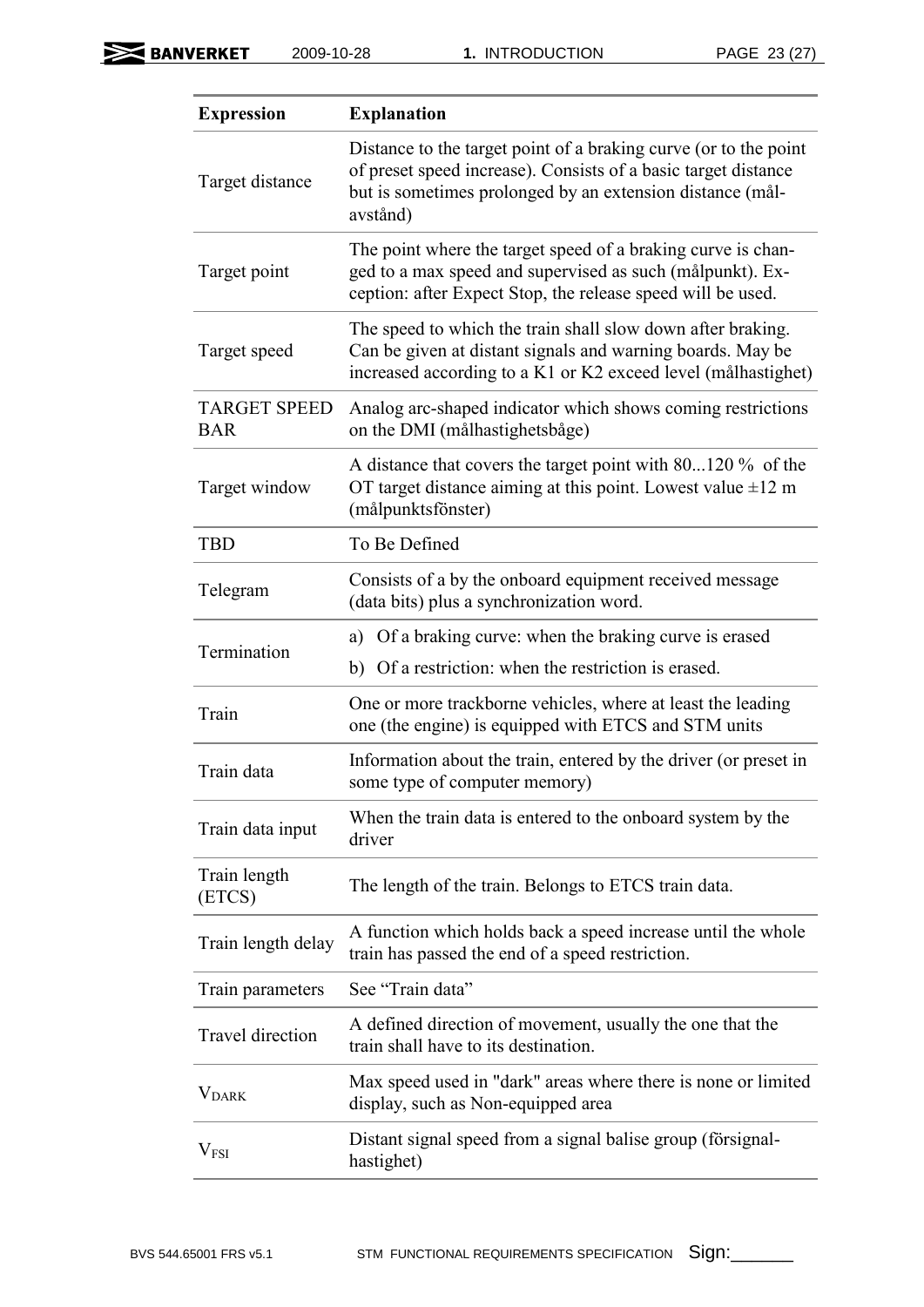| <b>Expression</b>        | <b>Explanation</b>                                                                                                                             |
|--------------------------|------------------------------------------------------------------------------------------------------------------------------------------------|
| $\rm V_{HSI}$            | Main signal speed from a signal, SH or speed board group<br>(huvudsignalhastighet)                                                             |
| $\rm V_{HT}$             | Maximum speed from a speed board balise group                                                                                                  |
| $V_{MAX}$                | Maximum permitted speed in general (gällande takhastighet),<br>see also "Max speed"                                                            |
| V <sub>OTG</sub>         | Target speed or max speed given by an OTG balise. Is<br>changed from target to max speed when a border balise group<br>is passed.              |
| $\rm V_{REL}$            | Release speed (frisläppningshastighet / Ö-hastighet)                                                                                           |
| $\rm V_{REVERSE}$        | Max speed limit which applies while the train is reversing                                                                                     |
| V <sub>SEMI</sub>        | Max speed for a semi-equipped speed restriction                                                                                                |
| $\rm{V}_{\rm{STAT}}$     | Speed limit used after Start of Mission and after shunting                                                                                     |
| $\rm{V}_{\rm{STH}}$      | Maximum permitted speed of the train. Is entered as train<br>data. This refers to the STM max speed. $(Sth = Största)$<br>Tillåtna Hastighet). |
| V <sub>TARG</sub>        | Target speed from distant signal or warning board or in a<br>braking curve (målhastighet)                                                      |
| V <sub>TRAN</sub> (ETCS) | The current train or vehicle speed, computed by the ETCS                                                                                       |
| $V1 - V3$                | Level crossing speed categories. Supervision for faulty level<br>crossings                                                                     |
| VÄXLING (in-<br>dicator) | Indicator which shows that the ATC is in STM Shunting state.                                                                                   |
| VÄXLING (but-<br>ton)    | Button, used to enter STM shunting                                                                                                             |
| Warning board            | A balise group that gives a message for a real or a fictitious<br>warning speed board, or for a level crossing or land slide pro-<br>tection   |
| Warning limit<br>(ETCS)  | When this limit is reached, bar colours will change to a<br>warning colour (orange).                                                           |
| Warning tone             | A short f2 tone of 0.3 s duration                                                                                                              |
| YZ word                  | The Y and Z balise words used together as one 16-bit word                                                                                      |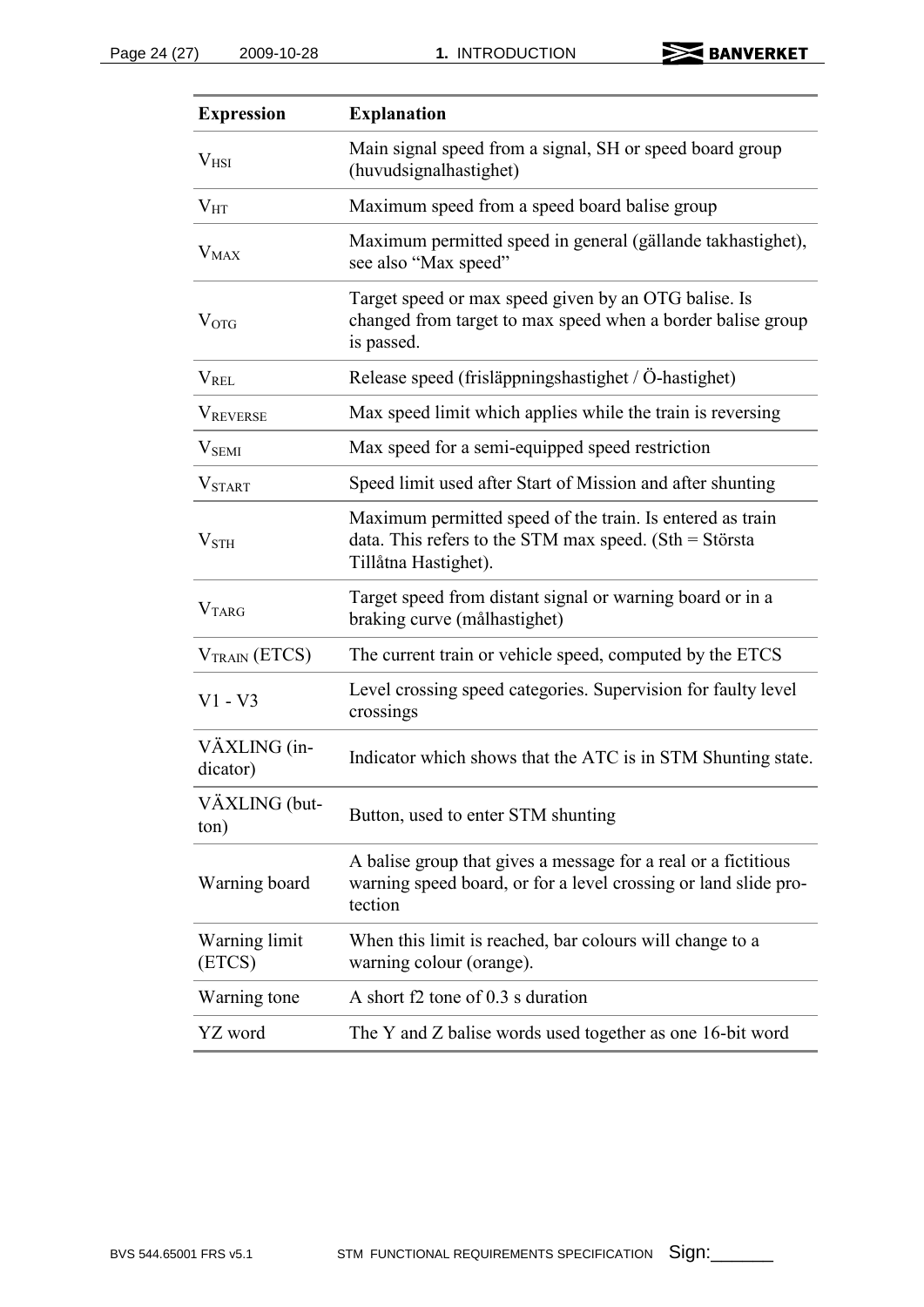# <span id="page-24-0"></span>**1.3 NATIONAL STM**

Major changes that were introduced when the former european ATC2-STM was changed to a national ATC2-STM, or advantages with the national ATC2-STM:

- The STM does not have to give the ETCS any movement authority, static speed profile, gradient information or reference location messages.<sup>1)</sup>
- The STM does not have to perform a number of complicated tasks to prevent unnecessary ETCS emergency braking in connection with passing of signals  $(EOA, LOA)$ . <sup>2)</sup>
- The STM supervises every speed restriction and braking curve  $^{2)}$
- The STM can set its own overspeed limits for STM brake intervention, which do not have to be as restrictive as the ETCS speed margins  $5$
- The STM decides when a brake intervention is needed (or not).  $2^{2}$
- The STM determines which max speed or target speed that is indicated (or not) $^{2)}$
- Digital speed indicators:  $4$ )
	- Indication of more than one braking curve is now possible
	- For level crossings, the indication can now be inhibited until they are relevant
	- Suitable indications in different STM areas or conditions
	- Distinguishing certain target speeds from others (distance extensions, level crossings)
	- Indication of when the release point has been passed
- Planning area  $4$ )
- Compensation for track gradients according to national rules  $2$ )
- Expect stop: Release speeds and release points can now be supervised according to national rules and speed margins  $^{2}$
- The ETCS national values are not needed (restricting) anymore. Example: emergency braking can now be released before the train has stopped (if admitted by the national rules).  $^{2)}$
- National STM train data for the braking capacity of the train are not so restrictive as the corresponding european ETCS train data<sup>5)</sup>
- The ATC2-STM system can measure brake pressure, which means that:
	- $\blacksquare$  The STM braking functions can be checked  $\lambda$
	- The brake pressure value can be used to find out if the driver is braking, which delays the brake intervention curve  $5$ )

Explanations:

- 1) This makes the system more robust
- 2) Decreased risk of unnecessary brake intervention
- 3) Increased safety
- 4) More information to the driver
- 5) Increased track capacity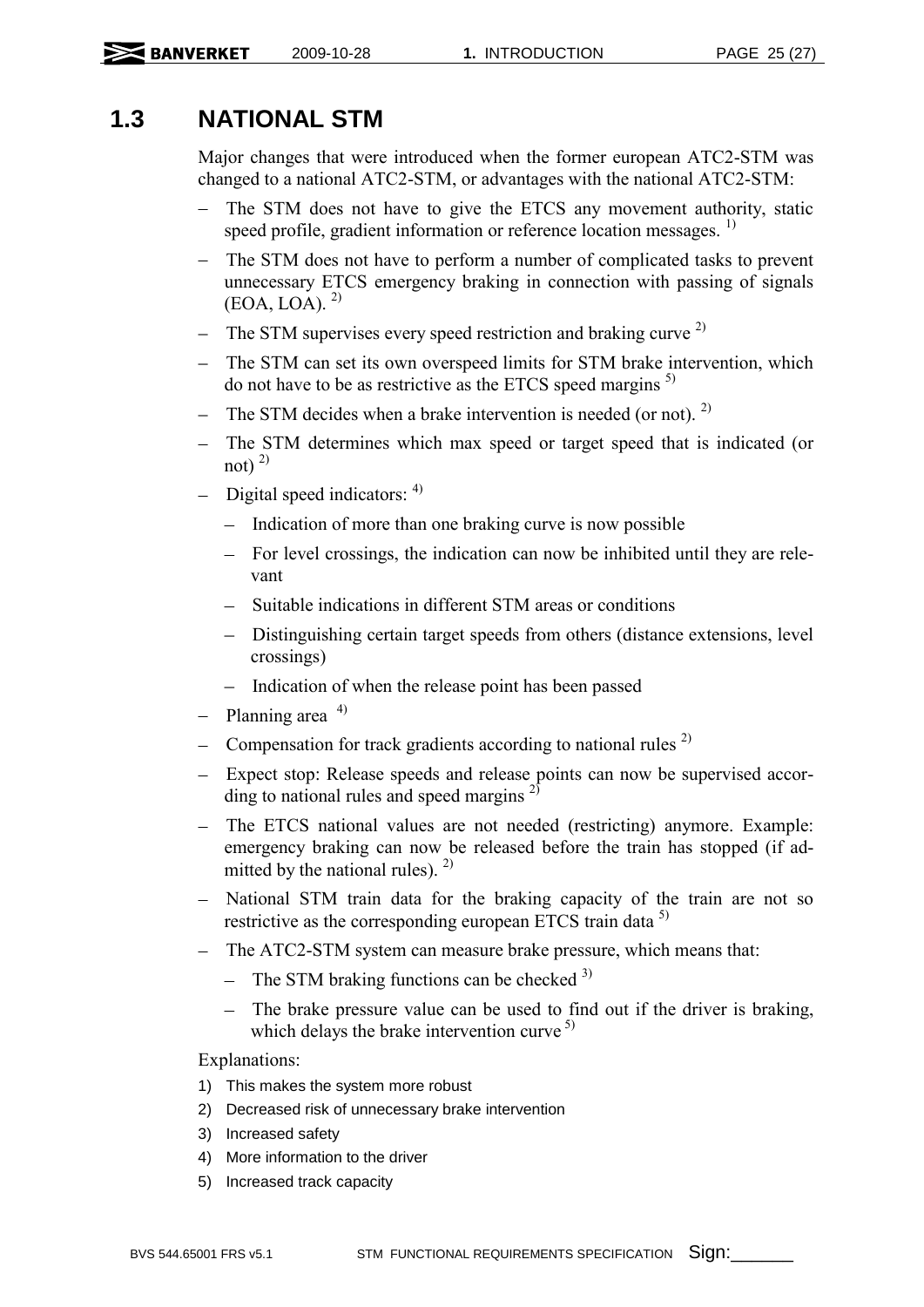

(blank)